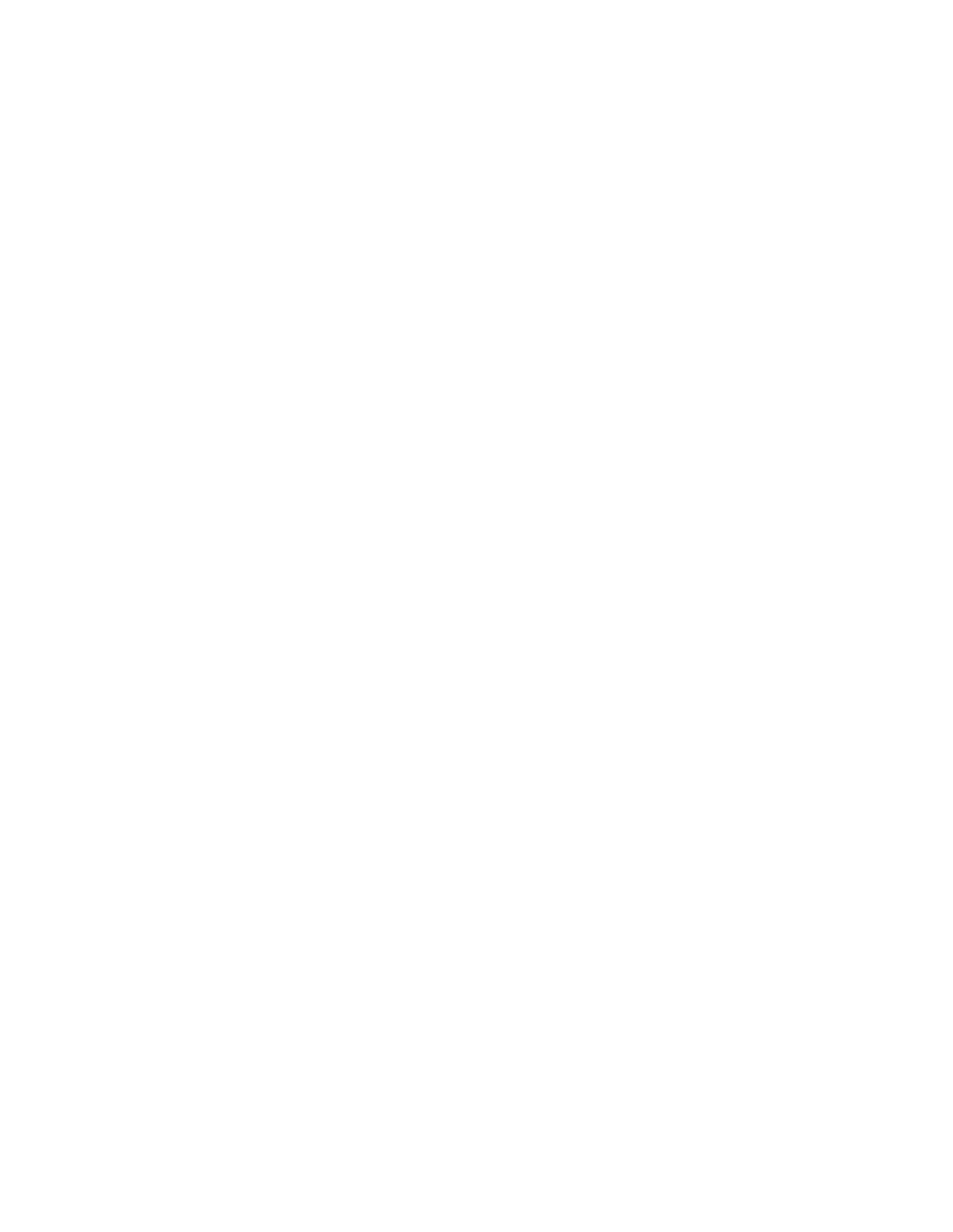#### **1. Warnings and Disclaimer – Installation Precautions**

Please read and understand the warnings and instructions fully before you begin this installation and keep them handy for future reference.

The manufacturer will assume no responsibility and the warranty will be void if the installer or the user does not adhere to the following precautions :

- 1.1 This humidifier will be connected to and used under water pressure and it must be installed in such a way that if a leak occurs, the water could not cause any damage to the property. Make sure all water connections are properly installed or a water leak could occur.
- 1.3 Do not install a humidifier where the surrounding temperature may be  $32^{\circ}F$  (0 $^{\circ}C$ ) or colder. Freezing water will damage the humidifier and burst the supply pipe, resulting in home damage.
- 1.6 Do not install a humidifier if the city water pressure exceeds 90 psi. Check the local codes related to pressure reduction.
- 1.8 The installation, wiring and plumbing of the humidifier must comply with national and local electrical, plumbing and building codes.
- 1.9 Electrical wiring and water tubes must not come in contact with sharp edges or hot surfaces.
- 1.10 Make certain an appropriate drain system is installed and there is no resistance to the flow of the discharged water.
- 1.11 Do not set the humidity level higher than that recommended or condensation damage will occur.
- 1.13 Always shut the power off before you start the installation or when doing maintenance. An electric shock from 120 or 240 volts could cause serious injury.
- 1.14 When you perform maintenance, please be careful because the unit can be *extremely hot*. Always allow enough time for the unit to cool down.
- 1.15 To prevent electric shock or injuries, never operate the humidifier without the cover as there are high voltage and hot components inside.
- 1.16 This humidifier will only work with non demineralized water. The maximum water supply temperature is 86 ºF (30 ºC)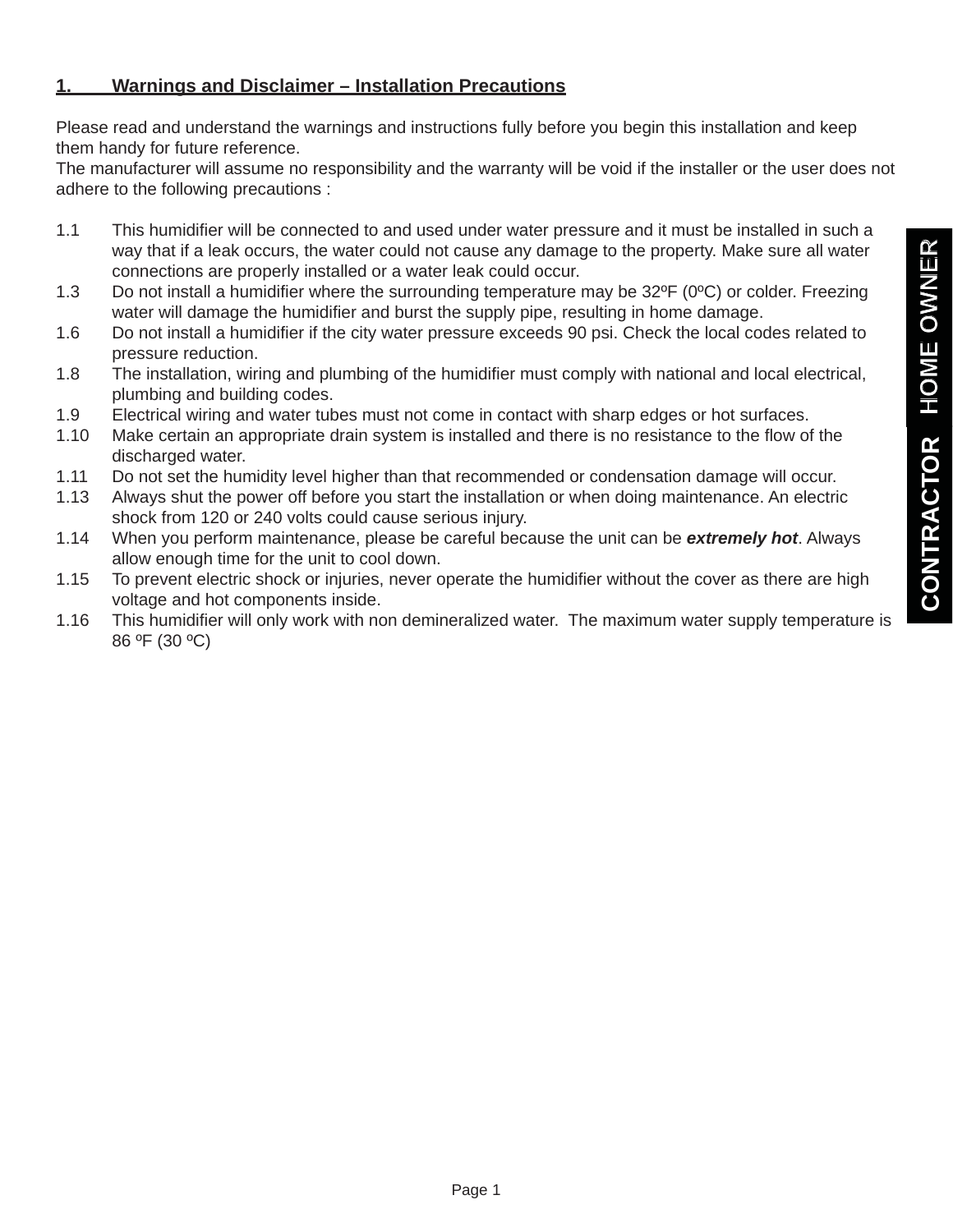# **Instructions and User Manual for the Homeowner**

### **2. View of the unit**



**HOME OWNER HOME OWNER**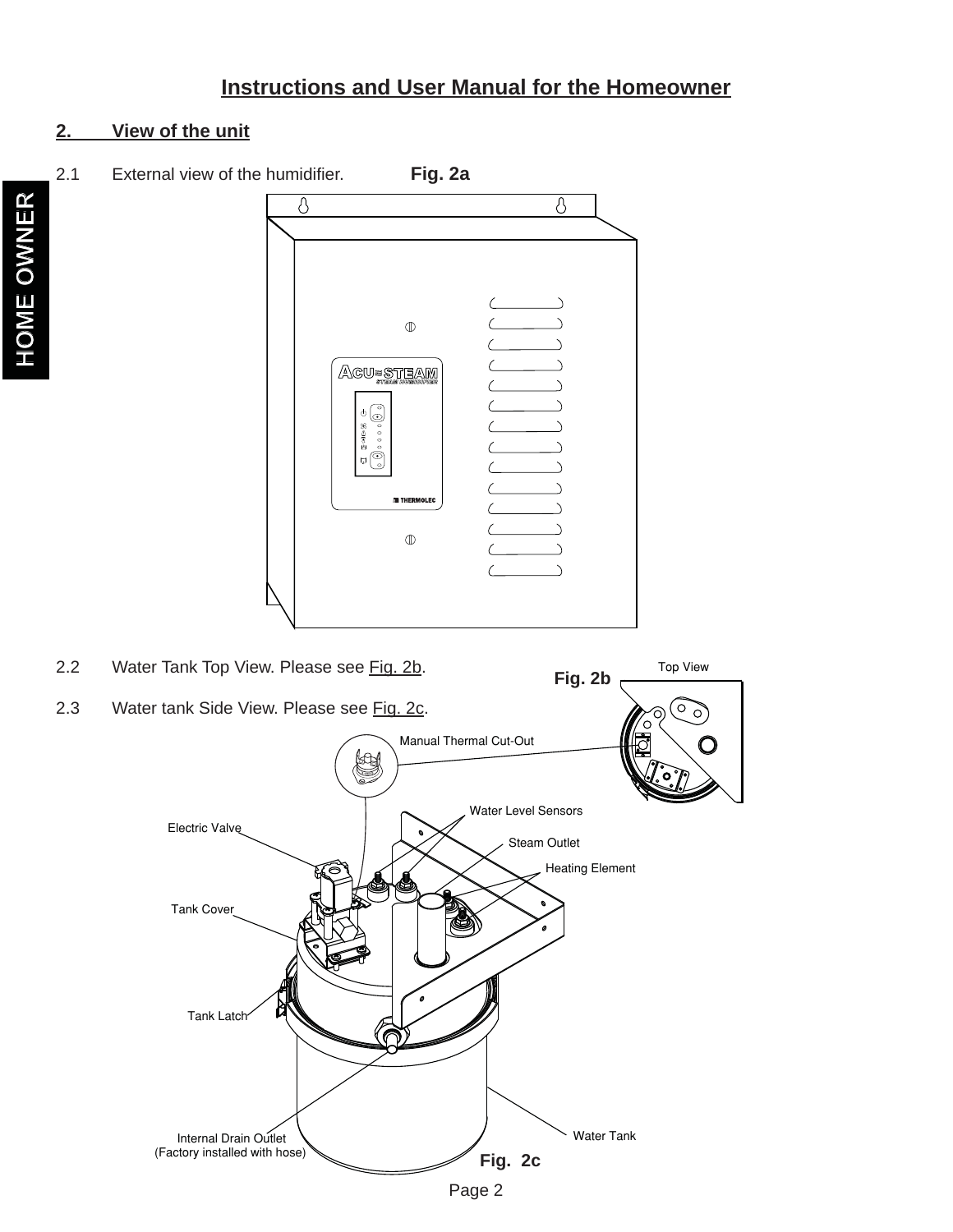#### **3. Startup**

- 3.1 The startup of the humidifier is done in as follows :
	- Put the main power ON at the electrical panel. The green pilot light comes ON. The humidifier is ready to work.
	- Open the water supply valve.
	- Adjust the knob on the humidistat.

#### **Working Principle** :

3.2 Unlike other types of humidifiers which produce humidity by passing warm air on a water curtain, a rotating pad or another type of media, this humidifier produces humidity from **steam** dispersed directly into the air.

3.3 A humidistat installed on the wall controls the unit. You set the knob of the humidistat according to your need or comfort. Please read the next section about the humidity control.

3.4 When the humidistat senses a need for humidity, it starts the humidification process.

3.5 The tank fills with water.

3.6 The electronic control starts the fan to move the air as the humidifier starts boiling water and producing steam. If the fan cannot start (i.e. there is no air movement to transport the steam or insufficient air pressure), the humidifier stops itself. Please note that it may take a few minutes to bring the water to a boil. The steam exits the water tank through the steam hose, moves to the steam diffuser installed in the fan module and is spread into the room.

3.7 As water evaporates, the electric valve opens as needed to replenish the water in the tank.

3.8 When the humidity reaches the desired level, the humidifier stops producing steam and automatically drains. In order to eliminate the residues and keep the tank as clean as possible, the humidifier also drains after a certain number of boiling / refill cycles. If there is still a demand from the humidistat after draining, the tank refills and starts to produce steam again. This process is part of the self-cleaning feature.

3.9 When the humidistat is satisfied, the fan continues to run for a short period of time in order to eliminate the steam from the ducts and the unit goes to ready mode, waiting for the next call from the humidistat.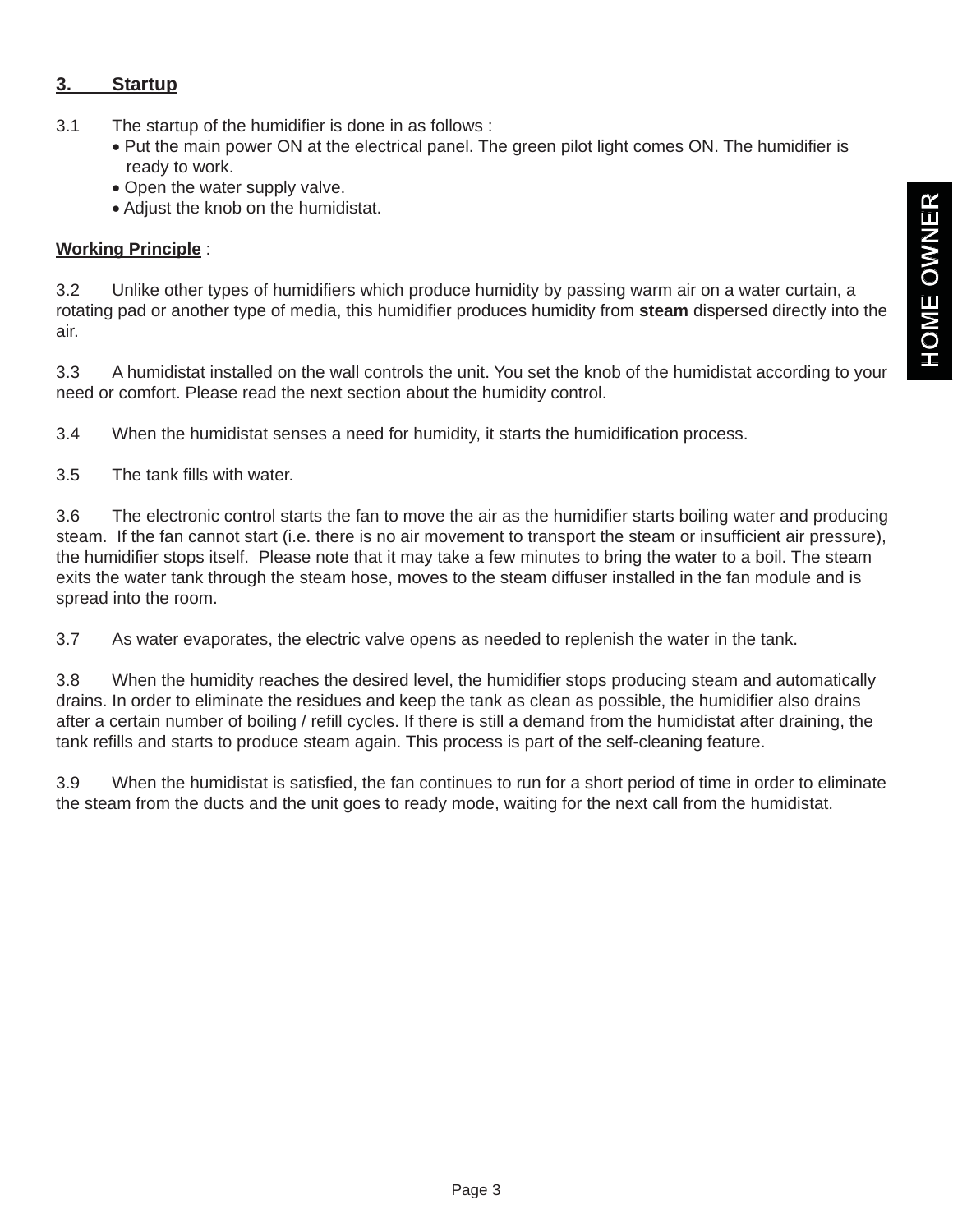#### **4. How to Control the Humidity**

4.1 Humidity level and comfort are personal matters but it is generally acknowledged that a Relative Humidity of 35-40% is desirable. However, you should take the outside temperature into consideration before setting the humidity level in order to avoid condensation on the windows. Usually, a narrow strip of condensation around or at the bottom of the window is considered as normal.

4.2 If you installed an ACU-STEAM humidistat and an outdoor sensor, this adjustment will be done automatically. The outdoor sensor reduces the setting of the humidistat according to the outdoor temperature during cold days without having to set the humidistat knob manually.

It does the opposite during mild days. Please see Fig. 4b for the percentage of relative humidity on the electronic humidistat label. The middle of the scale corresponds to the middle of the comfort zone, approximately 35% RH (Relative Humidity).

4.3 If you are using a mechanical or other humidistat, the adjustment according to the outside temperature will have to be done manually. For your information, the following table shows the recommended setting of the humidistat according to the outside temperature. Please see Fig. 4a.

|                      | <b>Outside Temprature</b> | <b>Recommended Setting</b> |
|----------------------|---------------------------|----------------------------|
| $-22$ <sup>o</sup> F | $(-30^{\circ}C)$          | 15%                        |
| $-13$ <sup>o</sup> F | $(-25°C)$                 | 20%                        |
| -4ºF                 | $(-20°C)$                 | 25%                        |
| $+5^{\circ}$ F       | $(-15^{\circ}C)$          | 30%                        |
| $+14$ <sup>o</sup> F | $(-10^{\circ}C)$          | 35%                        |
| above                |                           |                            |
| $23^{\circ}F$        | $(-5°C)$                  | 40%                        |
|                      | Fig. 4a                   |                            |



4.4 No matter which humidification system you are using, please do not forget that the humidity level cannot adjust quickly. It may take some time to build up the humidity to your comfort level. Depending on the dryness of the house, carpets, furniture, drapes and wood will absorb moisture before you can feel the change.

4.5 If the house remains unoccupied during the winter season, set the humidistat to the minimum set point in order to prevent condensation.

*NOTE:* The best location for the humidistat is at least two feet away from the faceplate and at a level that is lower than the bottom of the faceplate.

.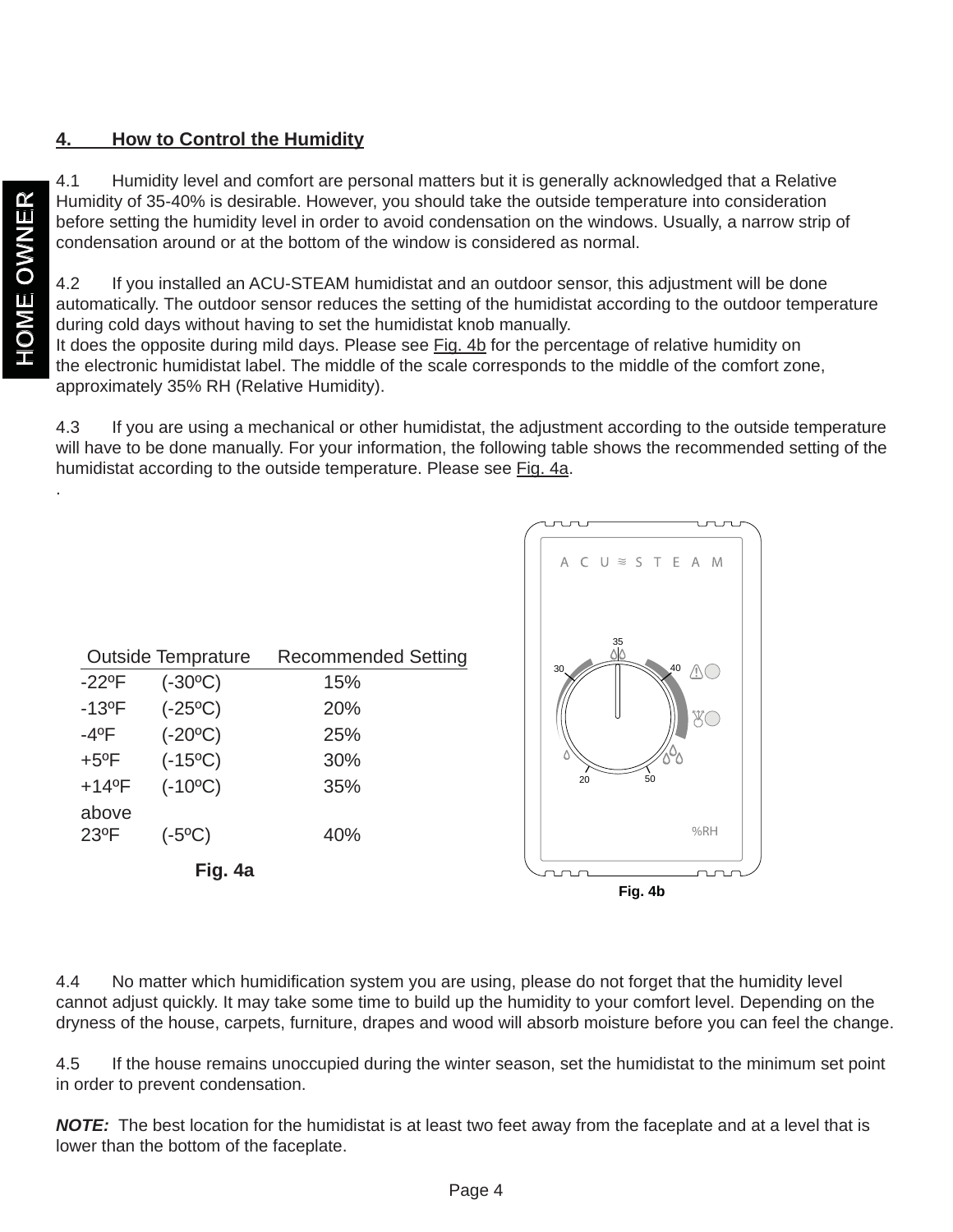#### **5. Functions of the Electronic Circuit**

5.1 The electronic board located inside the unit controls all the humidifier functions. The front panel is equipped with pilot lights indicating the status of the humidifier. Please see Fig.5a. Please refer to Article 5.2 for the description of the functions.

The red pilot light, which is a warning light, can either glow all the time or flash when activated.

In case of error, the humidifier enters stand-by mode. The flashing of the pilot lights indicates which error happened. The error recognition sequence is as follows :

- The green pilot light near the power button blinks once;
- The red light flashes a certain number of times, this is the error code;
- A pause with no light at all;
- Another blink of the green light, once;
- Another series of flashing of the red light;
- And so on until the condition is reset or service is performed.

 Shutting the power OFF at the breaker in the main panel or depressing the power button until the green light is fully on will reset the error code.



5.2 The ACU-STEAM humidistat also has two pilot lights to indicate the current status. The green light is lit when the humidistat is demanding for humidity, thus activating the boiling cycle. The red

light indicates a warning and reproduces the same warning code as the red light on the humidifier control panel. If ever the red light is lit or flashing on the humidistat, you know immediately that the humidifier needs attention.

| <b>Display</b>                                   | <b>Status</b>                       | <b>Description</b>                                                                                                                                                                                                                                                                                                                   |
|--------------------------------------------------|-------------------------------------|--------------------------------------------------------------------------------------------------------------------------------------------------------------------------------------------------------------------------------------------------------------------------------------------------------------------------------------|
| <b>On/Standby</b><br>Green light<br>White button | OFF<br><b>Blinking</b><br><b>ON</b> | The humidifier has no power - Breaker is OFF.<br>The humidifier has power, but is in standby mode.<br>The humidifier has power and is functional.<br>Press to put the humidifier in stand-by mode.<br>The green light is blinking.<br>Press and keep depressed 3 seconds to power<br>or reset the humidifier. The green light is ON. |
| Fan<br>White light                               | ΟN                                  | The fan control is activated.                                                                                                                                                                                                                                                                                                        |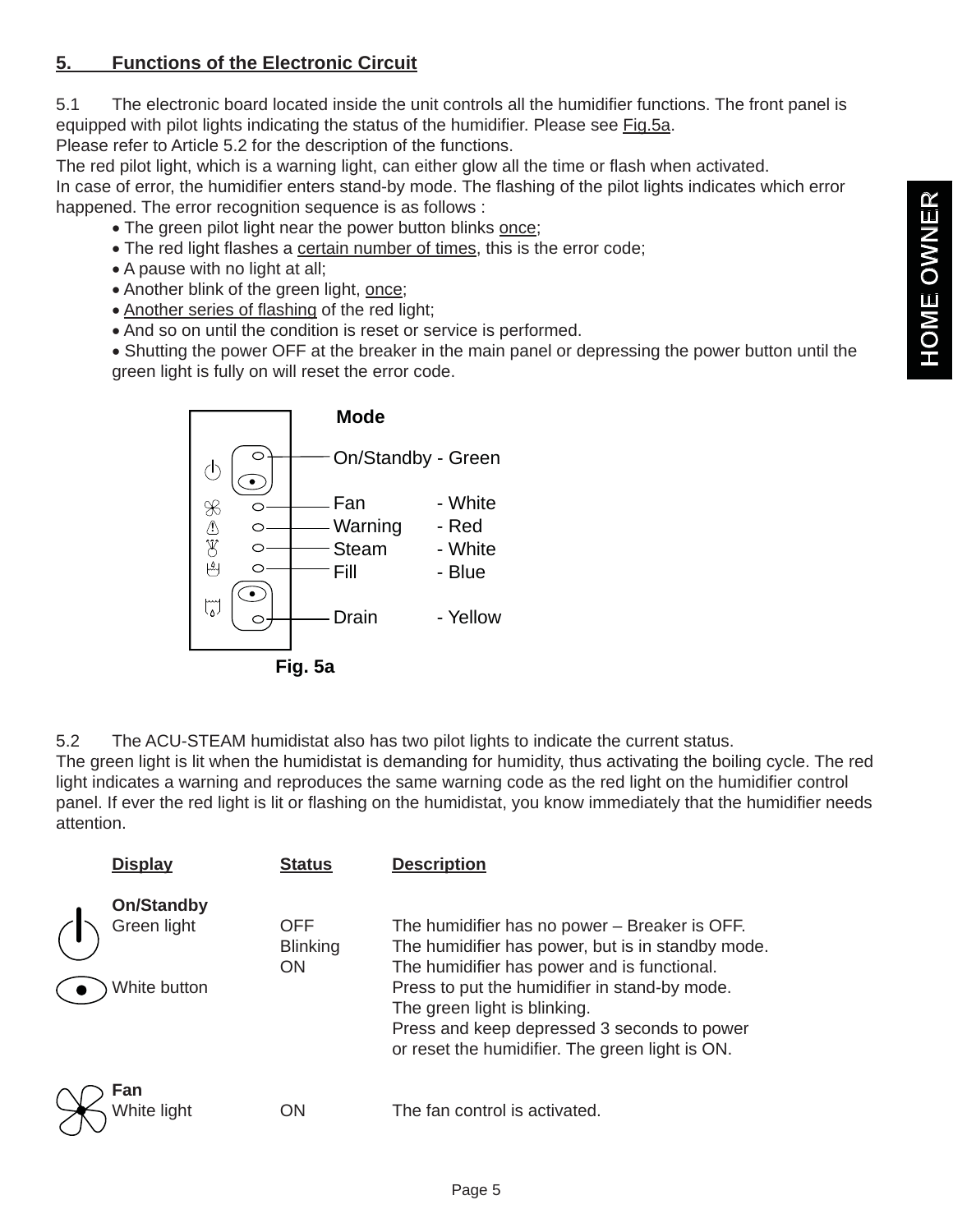|                  | <b>Warning</b><br>Red light               | ON        | An abnormal condition occurred.<br>Please refer to the error code table in Section 7. |
|------------------|-------------------------------------------|-----------|---------------------------------------------------------------------------------------|
|                  | <b>Steam</b><br>White light               | <b>ON</b> | The humidifier is heating water to produce steam.                                     |
| OWNER            | <b>Filling cycle</b><br><b>Blue light</b> | ON        | The electric water valve is open thus filling the<br>humidifier.                      |
| HOME <sup></sup> | <b>Draining cycle</b><br>Yellow light     | ON        | The humidifier is in draining mode.                                                   |
|                  | White button                              |           | Not active on residential models.                                                     |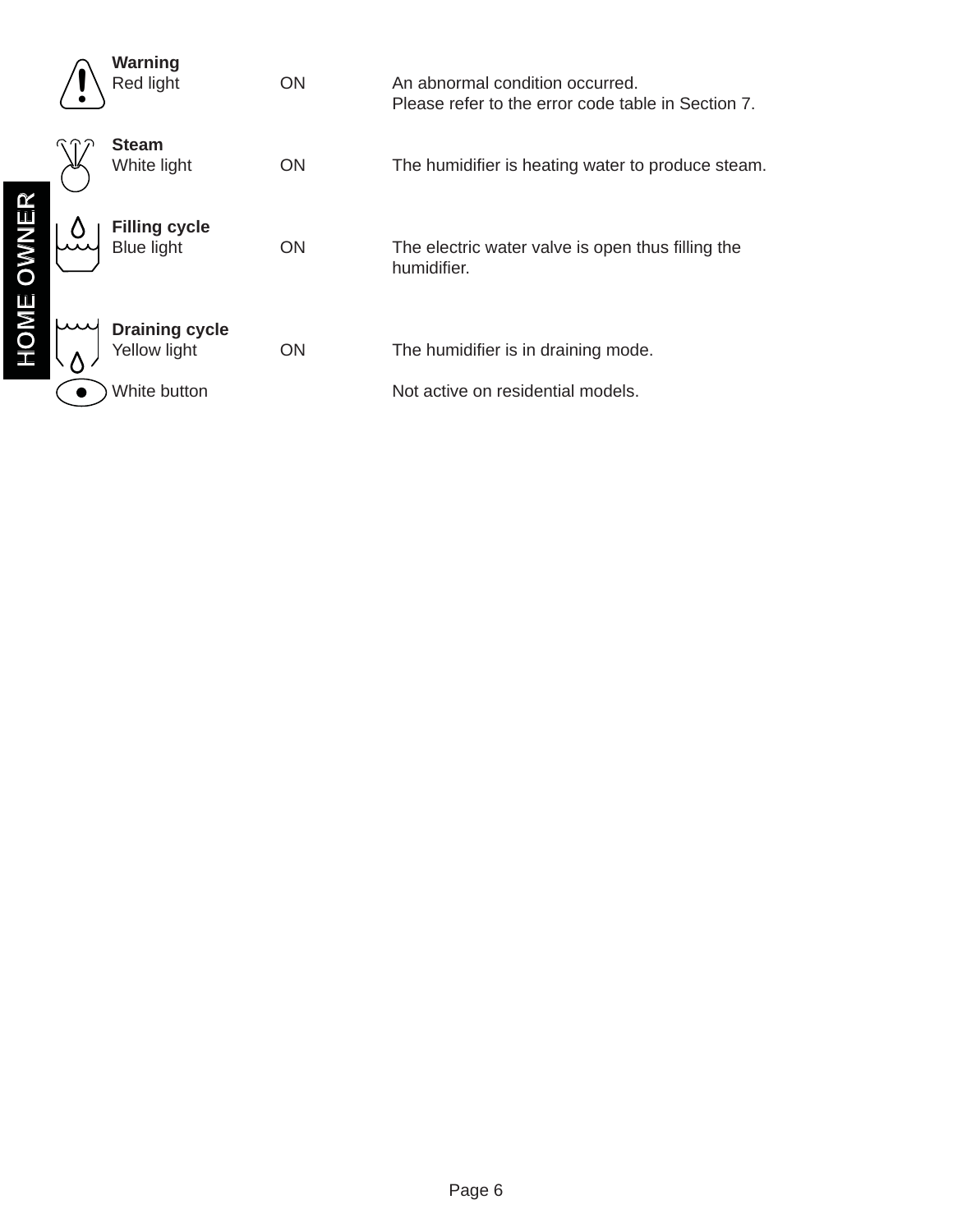#### **6. What To Do if a Malfunction Occurs**

6.1 Shut the main power OFF and restart the humidifier to see if the error code disappears.

6.2 If you see a water leak, follow the water supply tube and close the valve installed on the water pipe located near the humidifier.

6.3 Please refer to the error code table to identify the possible cause of the malfunction and the actions that you can take.

6.4 Should the problem persist, please call your service company. They are the best qualified to help you quickly. Describe the problem to them and mention the error code you observed on the front panel. They may help you solve the problem over the phone. If needed, they will fix the problem themselves or call our technical service.

6.5 Should you attempt to look at the unit yourself, please apply all appropriate safety measures. - Shut the main power OFF and *wait for the unit to cool before you open it*.

| <b>Number of</b><br>red light  | flashes of the Error Description                                                                               | <b>Humidifier Status</b>                                                                                     | <b>Actions to be Taken</b><br>by the Owner                                                                                                       | <b>Reset</b>                                                                    |
|--------------------------------|----------------------------------------------------------------------------------------------------------------|--------------------------------------------------------------------------------------------------------------|--------------------------------------------------------------------------------------------------------------------------------------------------|---------------------------------------------------------------------------------|
| <b>OFF</b>                     | No error                                                                                                       | The humidifier is working fine                                                                               | <b>None</b>                                                                                                                                      |                                                                                 |
| <b>Continuous</b><br><b>ON</b> | There is water in the<br>pan under the tank.                                                                   | Risk of overflow. Humidifier stops<br>litself.                                                               | Turn the main power OFF, then<br>Open the unit and check for leaks<br>Check the drain tube<br>Close the supply valve and call for<br>service     | Automatic Reset when<br>switching main power ON<br>again.                       |
| 1                              | Problem with the water<br>level sensors inside the<br>lunit.                                                   | Internal problem - Humidifier cannot<br>read the water level properly and<br>stops itself.                   | Turn the main power OFF, then call<br>your service company                                                                                       | Automatic Reset when<br>switching main power ON<br>again.                       |
| 3                              | Inadequate water<br>supply.                                                                                    | Humidifier cannot fill properly and<br>stops itself - Heating elements and<br>supply valve are switched off. | Turn the main power OFF, then<br>- Check the water supply circuit<br>- Check if the water supply valve is<br>lopen.<br>Call your service company | Automatic Reset when<br>switching main power ON<br>again.                       |
| $\boldsymbol{4}$               | Inadequate drainage.                                                                                           | Humidifier cannot drain properly -<br>Risk of overflow - the unit stops itself.                              | Turn the main power OFF, then<br>Close the supply valve<br>Call your service company                                                             | Automatic Reset when<br>switching main power ON<br>again.                       |
| 5                              | Fan not running.                                                                                               | Humidifier stops itself.                                                                                     | Turn the main power OFF, then<br>- Call your service company                                                                                     | Automatic Reset when<br>error conditions disappear.                             |
| 6                              | Temperature inside the<br>tank exceeded the high<br>temperature limit and<br>the safety switch has<br>tripped. | This is a very serious condition.<br>The humidifier stops itself and cannot<br>restart without service.      | Turn the main power OFF, then<br>- Call your service company                                                                                     | Only the service company<br>can reset the unit after<br>checking all functions. |

#### **7. Description of Error Codes**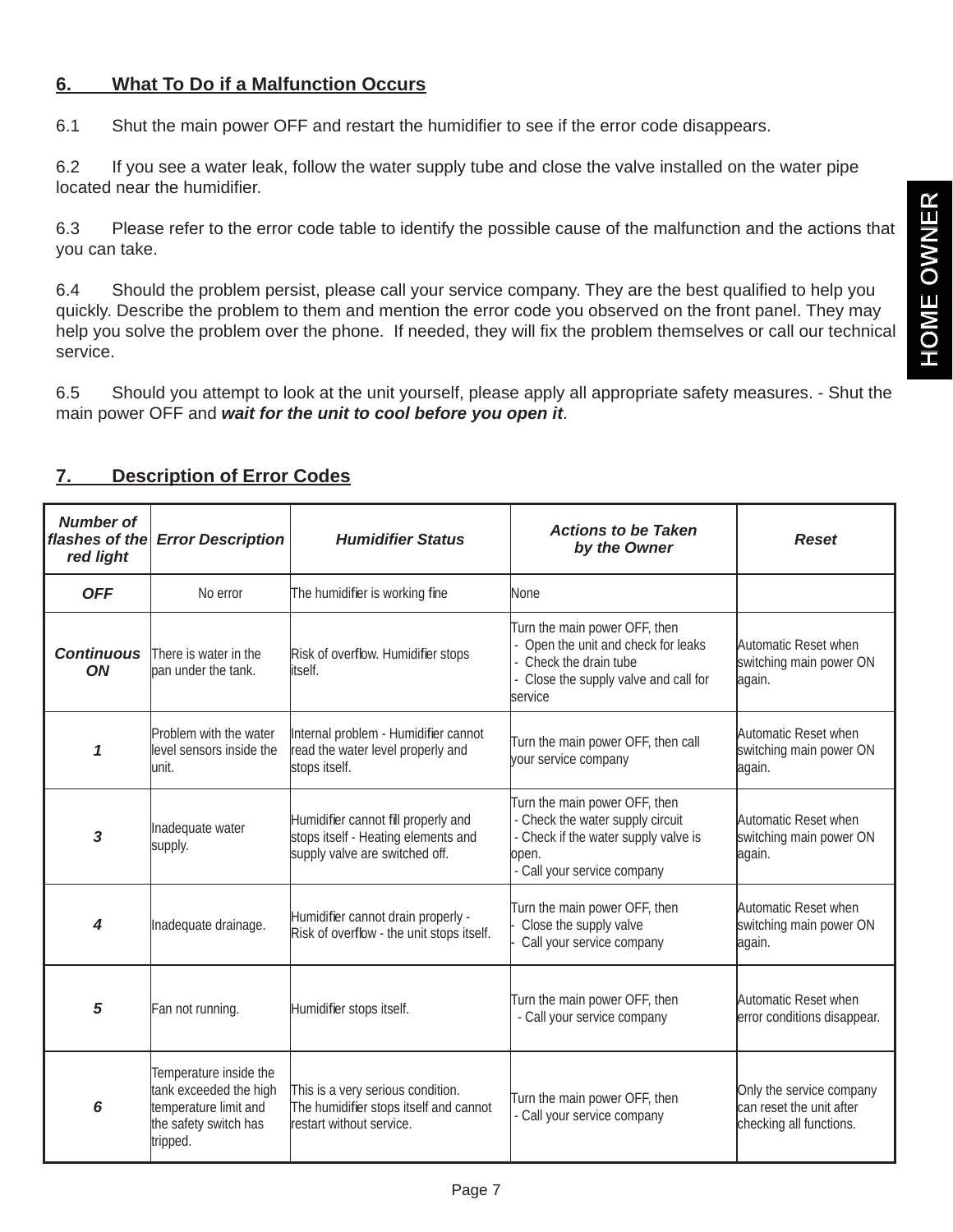#### **8. Cleaning the tank**

As with any device evaporating water, some minerals normally dissolved in the water may create deposits inside of the unit. Even though the unit is draining and cleaning itself during normal operation , it will require a bit of maintenance from time to time.

#### **WARNING** :

 The water tank and its contents can become *extremely hot*. Please be careful when you handle it. The tank may have water inside.

8.1 Since the tank is drained when the demand of the humidistat has been satisfied, there should be approximately one inch of water if the unit is not operating. But if the humidistat is calling for steam and the water is boiling, turn down the humidistat. The humidifier will stop and drain. Please note that when using an ACU-STEAM electronic humidistat, if the relative humidity is extremely low the humidifier may still run with the knob at the minimum setting because of a range limiter inside the cover. If this occurs you will need to remove the humidistat cover by pulling it off and turn the knob completely counter-clockwise. The humidifier should now stop and drain. *Wait until the unit has cooled before proceeding with the following steps*.

#### 8.2 Before doing anything, **TURN THE MAIN POWER OFF**.

8.3 Remove the cover by turning the two 1/4 turn screws to the left.

8.4 Unplug the white quick connect wire connected on the water pan at the bottom of the unit. This wire is connected to the overflow sensor. Please see Fig. 8a.





Page 8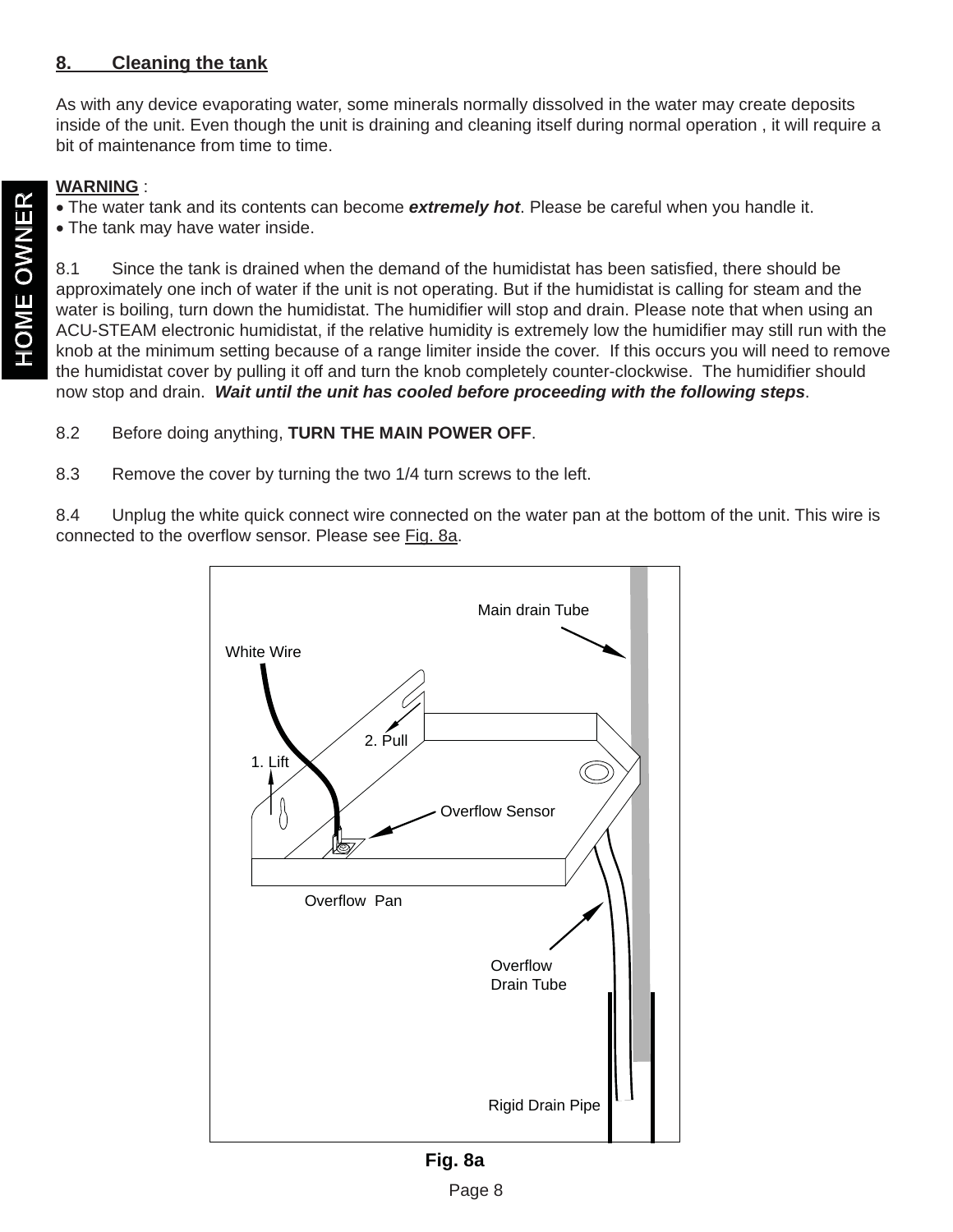8.5 Pull the plastic tube attached to the bottom of the unit out of the rigid drain pipe on the wall. You do not have to remove the plastic tube attached to the bottom of the pan. Remove the overflow pan from the unit by slightly loosening the front screw then lifting the front of the pan off the screw and pulling it towards you. Please see Fig. 8a. Remove the main drain tube from the rigid drain pipe attached to the wall and check that they are both clean and clear from deposits.

8.6 Check that the water tank is not too hot to handle. Unfasten the latch around the water tank and remove the tank from the main body of the humidifier by pulling it down. When you remove the tank, it is possible to clean the round o-ring gasket, but don't discard it.

#### **NOTE** :*This round gasket is mandatory and the unit will not work properly without it.*

8.7 Soap or vinegar can be used to clean the water tank, the heating element and the tips of the level sensors. Other cleaning products used to remove scale, lime or calcium are also available on the market, but DO NOT use a metal brush or any strong acids to clean the tank as they may damage the stainless steel.

8.8 Once completed, reinstall the round gasket around the water tank collar. Please see Fig. 8b. Align the two arrows located at the front of the tank and the fixed part while lifting the tank in place. Please see Fig.8c. Apply even pressure to secure the tank properly in the top part. Then close the latch holding the tank in position. Verify that the o-ring gasket and tank are seated properly.

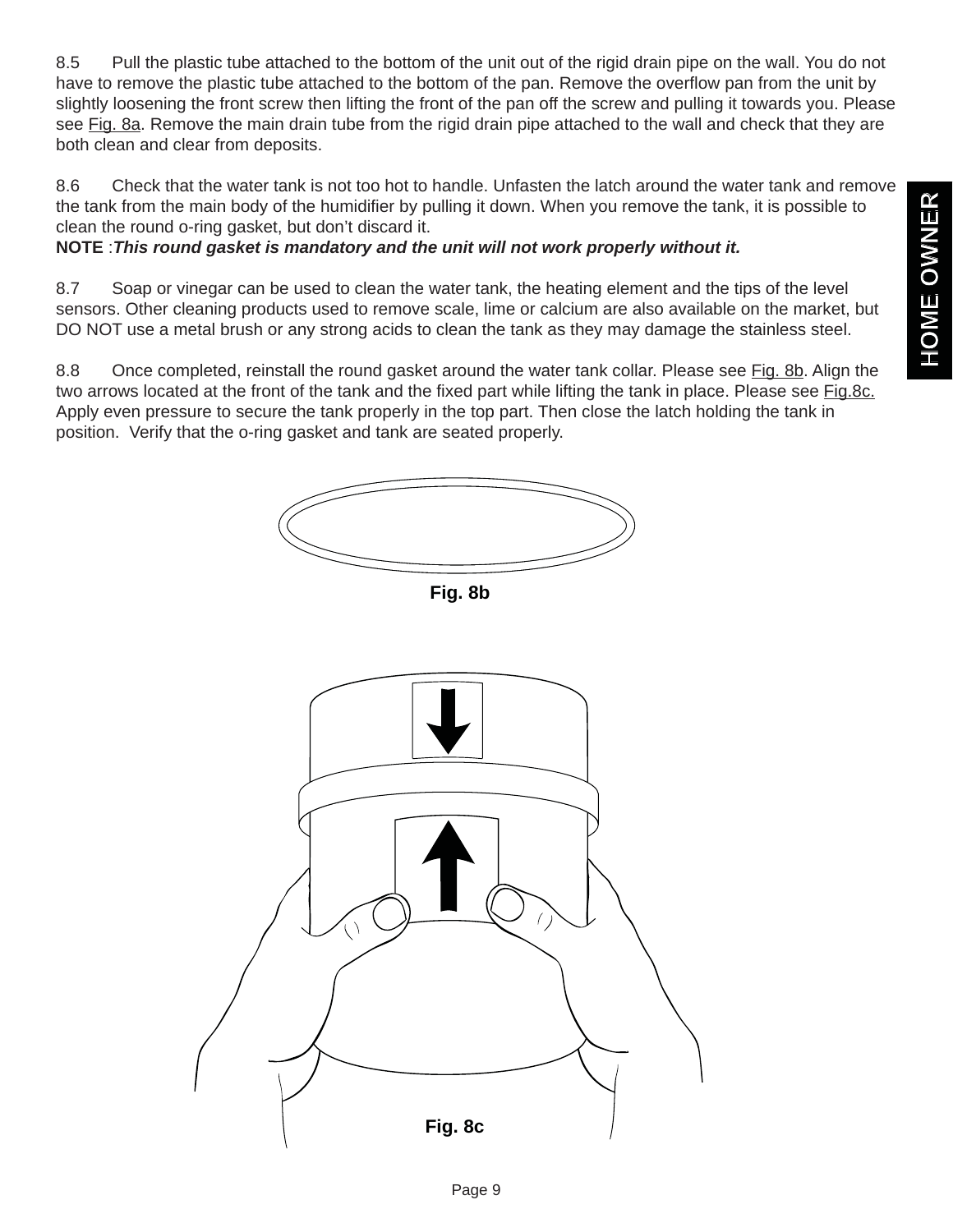- 8.9 Put the overflow pan under the tank by sitting it back on its holding screws.
- 8.10 Reconnect the white wire of the overflow sensor on the water pan.
- 8.11 Put the overflow and main drain tubes back into the rigid drain pipe attached to the wall.
- 8.12 Put the cover back on the humidifier and lock it with the two quarter-turn screws.
- 8.13 When finished, turn the main power back "ON".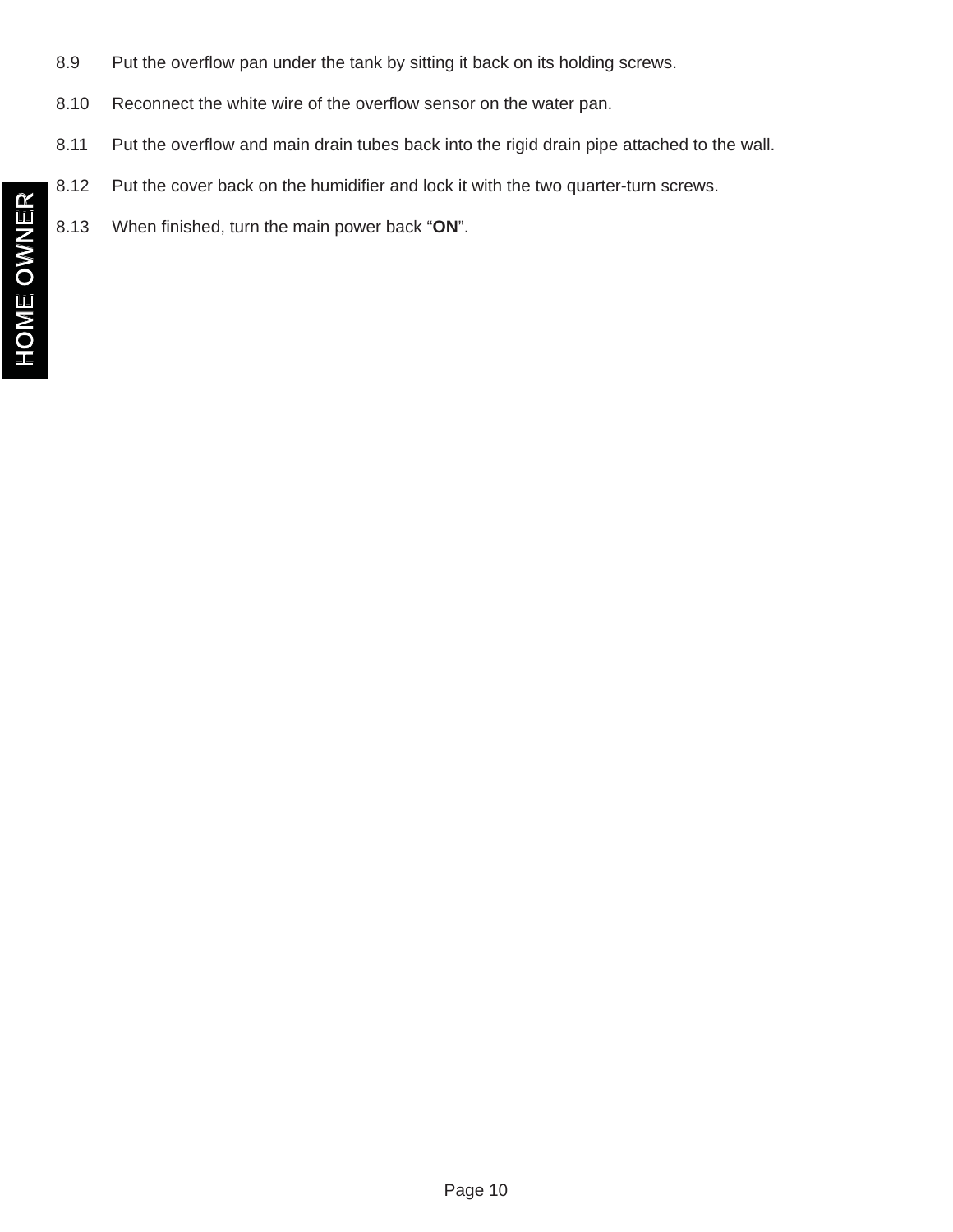#### **9. Preventative Maintenance**

9.1 Preventive maintenance to be performed every two years.

In order to avoid problems due to accumulation of deposits, we suggest that you replace the centre metal tube, the silicone drain tube and the low level sensor. We also suggest you replace the round o-ring gasket around the tank. All these components are available in a kit.

#### 9.2 To prepare for the Summer Season

- Shut the main power **OFF**
- Shut the water supply valve
- Perform a complete maintenance as described in section 8
- Dry the inside of the tank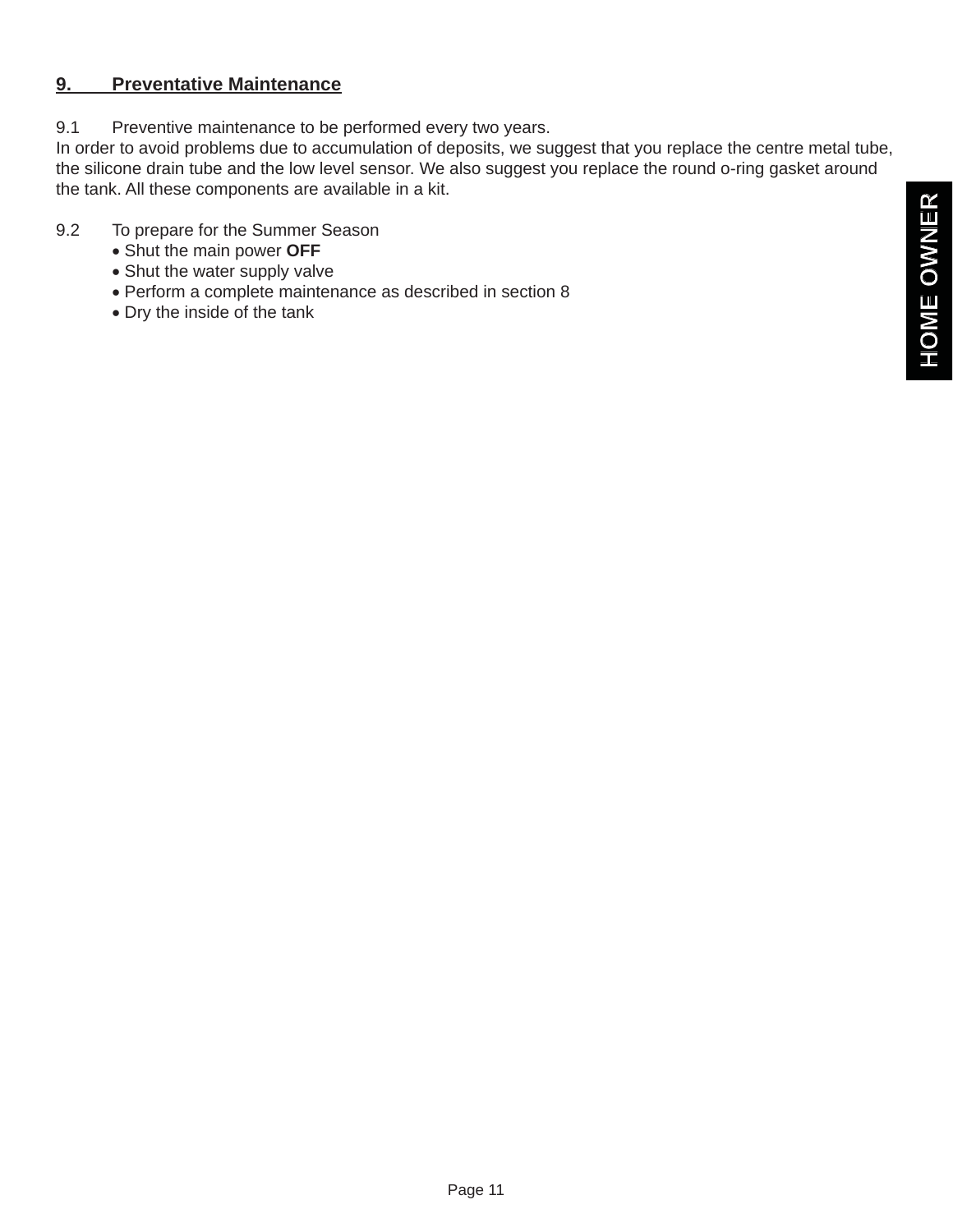#### **10. Warranty**

10.1 Thermolec Ltd. warrants against defects in material and workmanship the steam humidifier and all its components for one (1) year after date of shipment from its factory.

10.2 Any claim under this warranty shall be considered only if the product has been installed and operated in accordance with Thermolec's written instructions.

10.3 Any misuse of the system or any repair by persons other than those authorized by Thermolec, carried out without its written consent, voids this warranty.

10.4 Thermolec responsibility shall be limited in any case to the replacement or repair, in its factory or in the field, by its own personnel or by others chosen by Thermolec, at its option, of such steam humidifier or parts thereof, as shall prove to be defective within the warranty period.

10.5 Thermolec Ltd. will not be held responsible for accidental or consequential damages, nor for delays, nor for damages caused by the replacement of the said defective steam humidifier.

> **Thermolec Ltd** 2060 Lucien-Thimens St. Montreal, QC, H4R 1L1 Tel : 514-336-9130 Fax : 514-336-3270

**Help line for technical assistance during business hours**

Monday to Friday, 8:30am to 5:00 pm (Eastern Time)

# **1-800-336-9130**

Web site : www.thermolec.com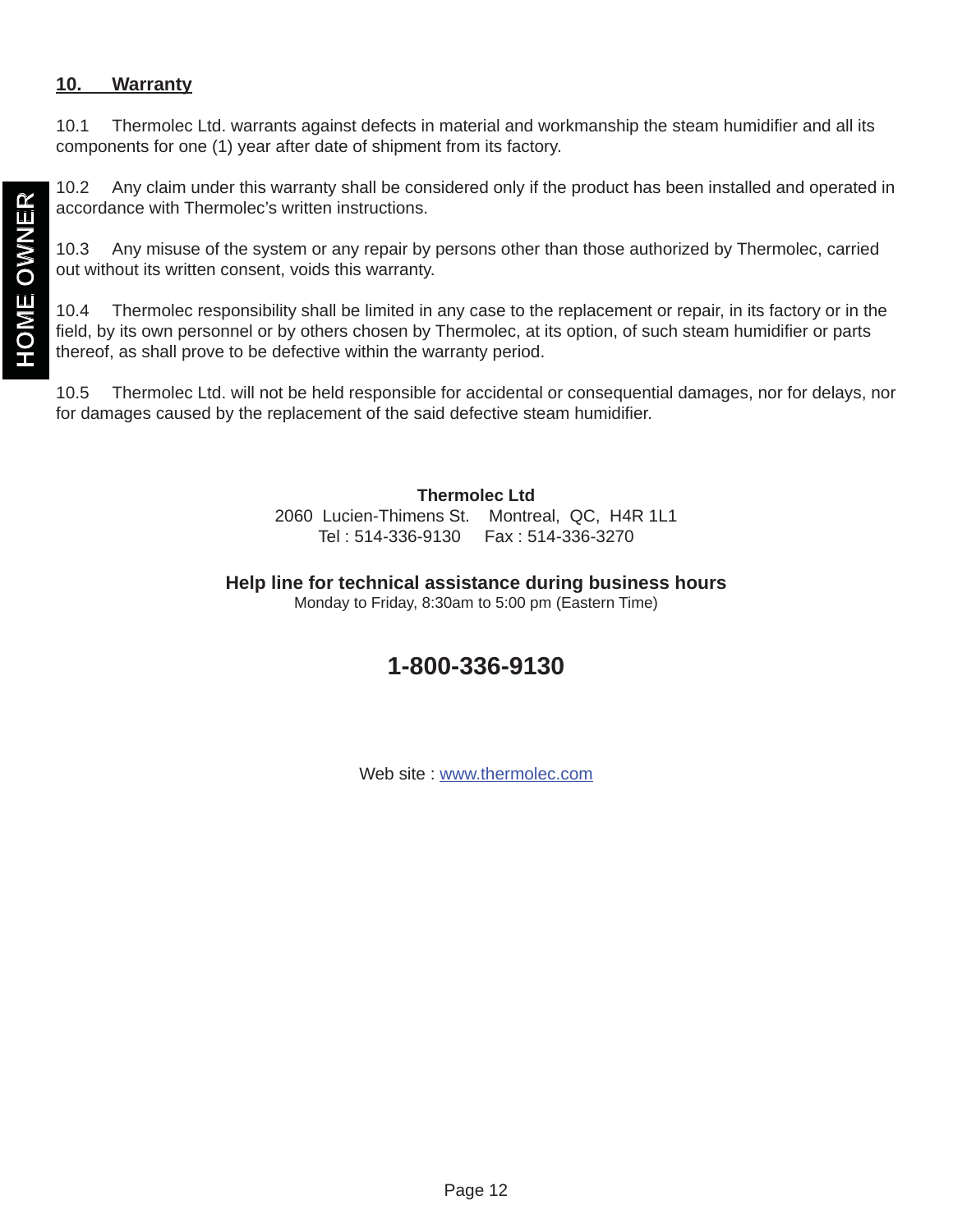# **Detailed Instructions for the Contractor**

#### **11. Unpacking the Unit**

#### 11.1 Contents

Please inspect the carton's contents and report any missing parts or damage immediately.

- 1 Humidifier
- 1 fan housing
- 1 plastic faceplate
- 1 Main Drain tube (32" long already installed and coiled inside the unit)
- 1 Steam hose (2 feet long x 1 inch I.D.)
- 1 Instruction and maintenance manual

1 Plastic bag containing installation material and hardware as follows:

- 2 Adjustable hose clips for the steam hose
- 1 Water hammer absorber (Red rubber hose with two brass fittings)
- 1 Small bag KIT #10S
- 1 Water supply tube (1/4" dia. x 7' long)
- 1 Overflow Drain tube for the pan (7/16" dia. x 24" long)

**NOTE** : The electronic humidistat and the outdoor reset sensor are optional. They may be purchased separately.

11.2 Water Tank Detailed View. Please see Fig.11a.

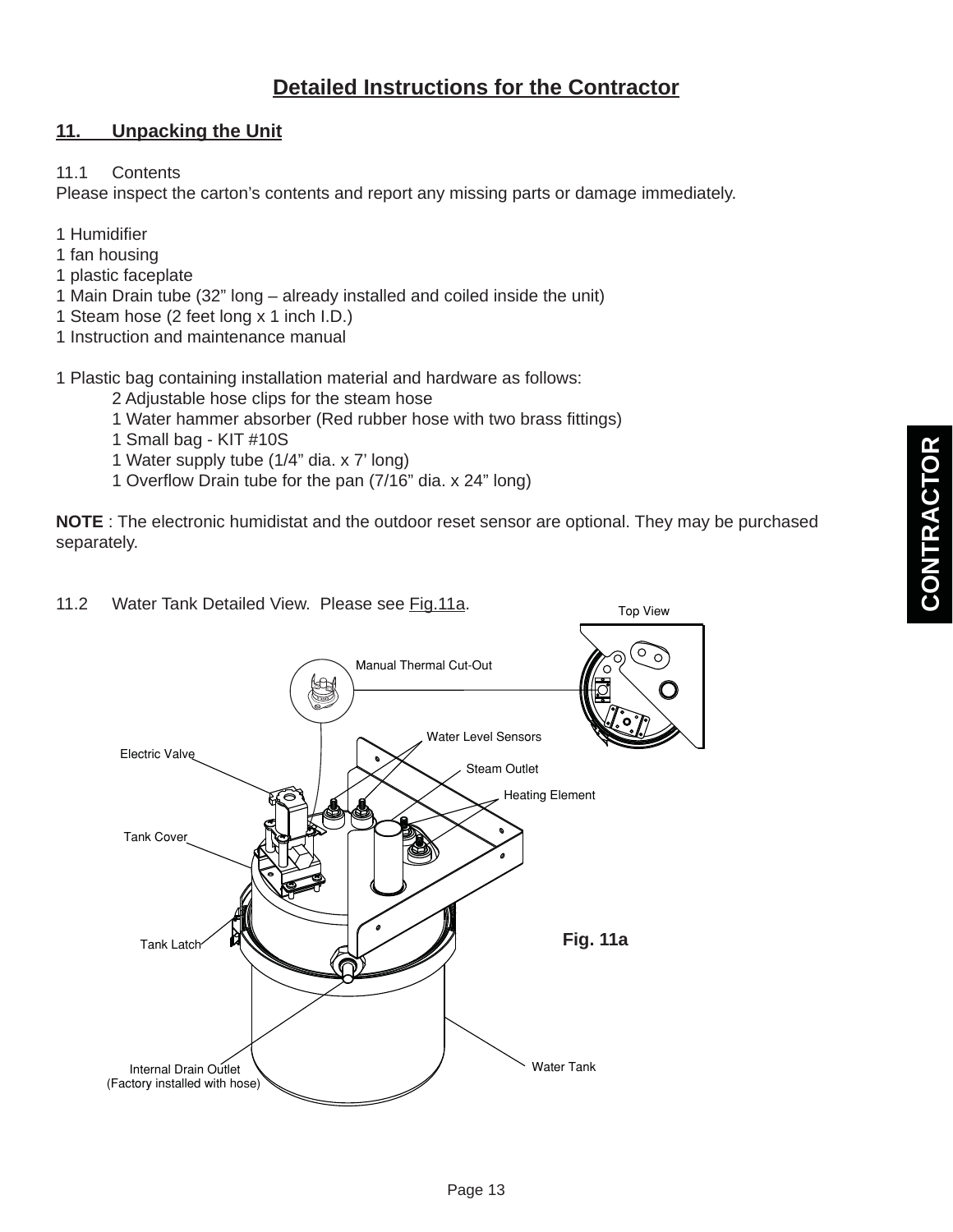### **12. Dimensions and Available Models**



# 12.2 Available models **Fig. 12b**

| Model    | Capacity<br>Lbs/Hr<br>(Kg/Hr) | Power<br>(Kw) | Voltage<br>v | Current<br>(A) |
|----------|-------------------------------|---------------|--------------|----------------|
| Acu-5-SP | 4.8<br>(2.2)                  | 1.5           | 120          | 12.5           |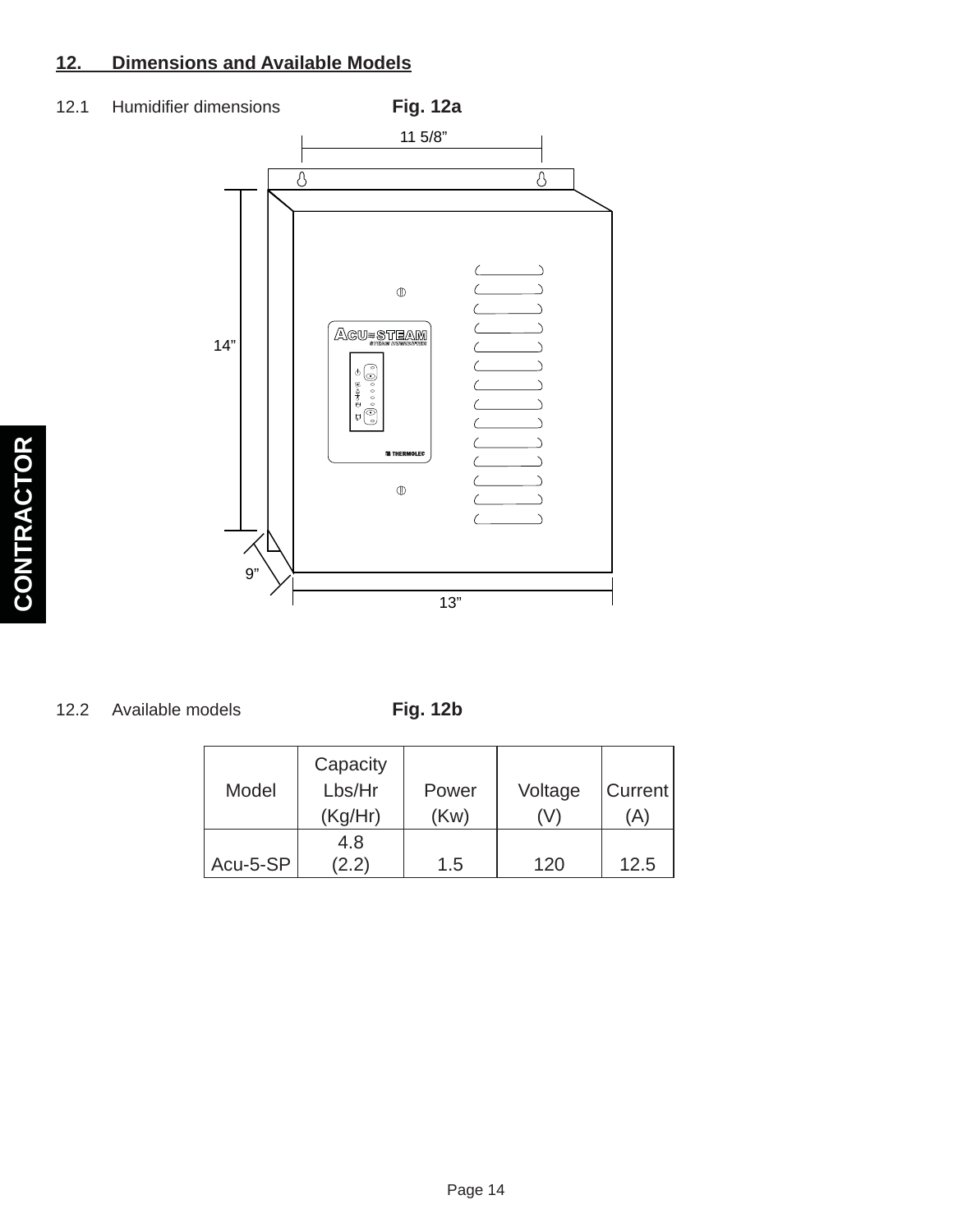#### **13. Detailed View and Wiring**

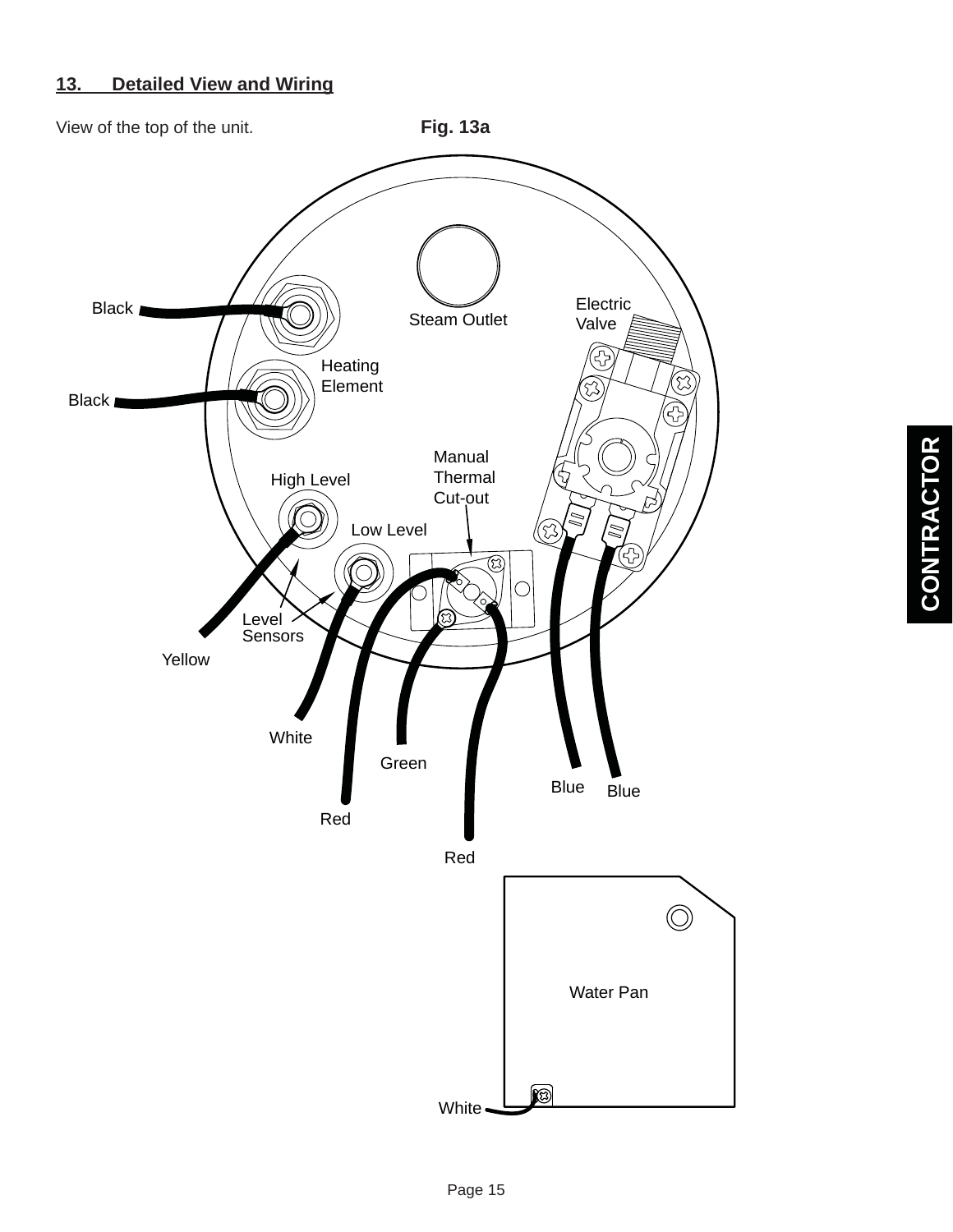View and list of the wire harness by color and function. Please see Fig. 13b & Fig. 13c.



**Fig 13b**

|                          | <b>Description of Wire Harness</b>                                |                                      |
|--------------------------|-------------------------------------------------------------------|--------------------------------------|
| Color                    | <b>Function</b>                                                   | Connected to                         |
| Green                    | Grounds the electronic board to<br>the tank for the level sensors | Bracket of the high limit<br>cut-out |
| <b>Blue/Blue</b><br>Pair | Powers the electric valve with<br>24 VDC                          | <b>Electric Valve</b>                |
| Red/Red<br>Pair          | Overheat signal                                                   | High-Limit Cut-Out                   |
| White                    | Reads the low water level                                         | <b>Low Level Sensor</b>              |
| Yellow                   | Reads the high water level                                        | <b>High Level Sensor</b>             |

**Fig. 13c**

Page 16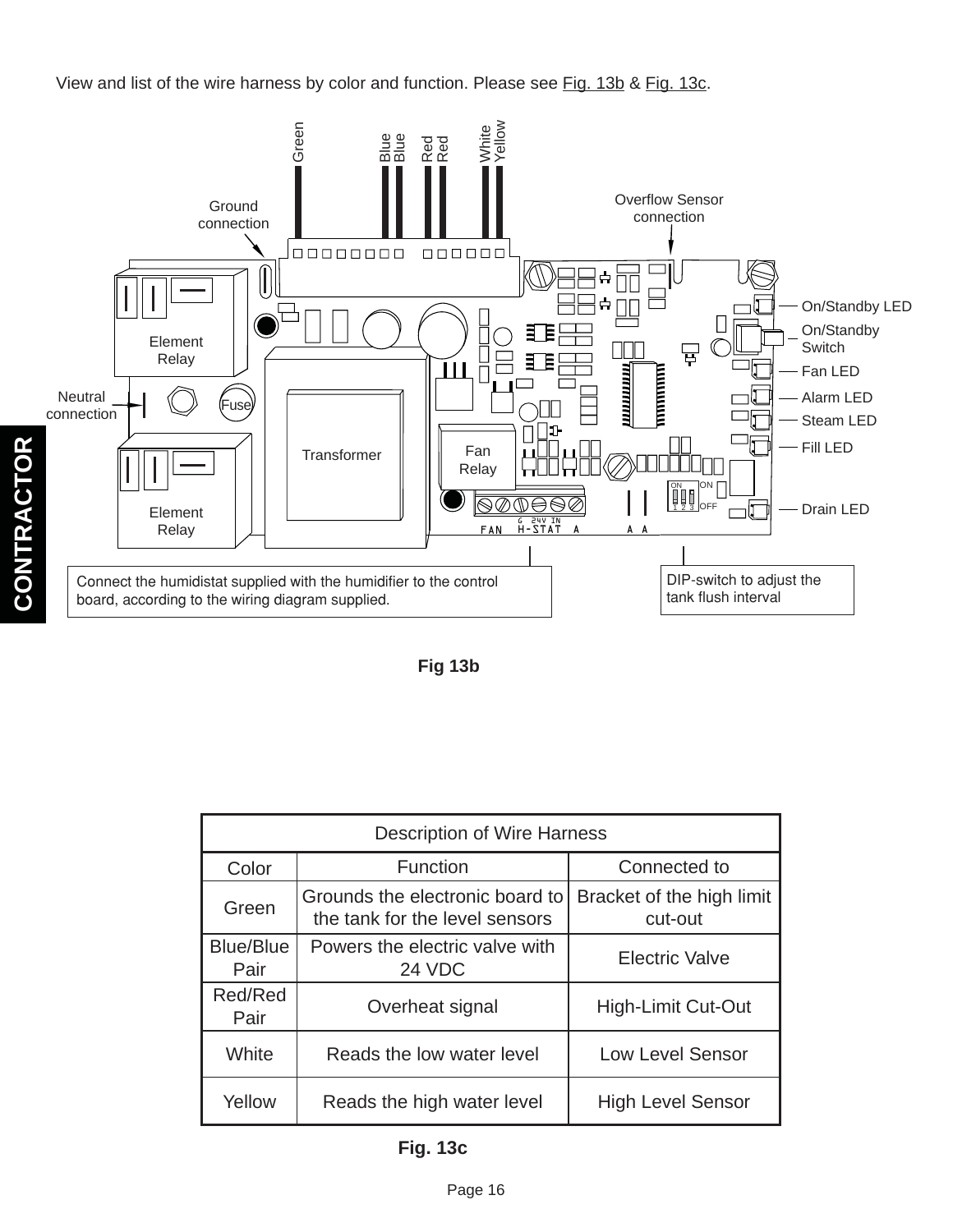#### **14. Installing the Steam Hose and the Fan module**

NOTE: This unit is supplied with 2 feet of steam hose and therefore the distance between the fan module and steam generator should be less than two feet, see figure 14a. Longer hoses at a length of 4 feet are available from Thermolec. For distances up to 12 feet, a section of insulated copper pipe can be connected between two pieces of steam hose.



14.1 The fan distribution module must have a minimum clearance of 2 feet from the ceiling or adjacent walls and a minimum clearance of 3 feet in front of the faceplate. With these distances in mind measure a rectangle of 9 1/8" wide by 6 1/4" high. The rectangle needs to be level with respect to the floor. Drill a small pilot hole through each corner from the faceplate wall and through the other side of the wall. With a saw cut out the rectangle from corner to corner. Take care not to drill through or cut any electrical wires or plumbing. Please see figure 14b.



14.2 The opening at the back of the wall must be at least 1 3/4" wider on each side, 2" lower at the bottom and flush with the top of the 4 pilot holes. Mark these points to make a larger rectangle and cut it out.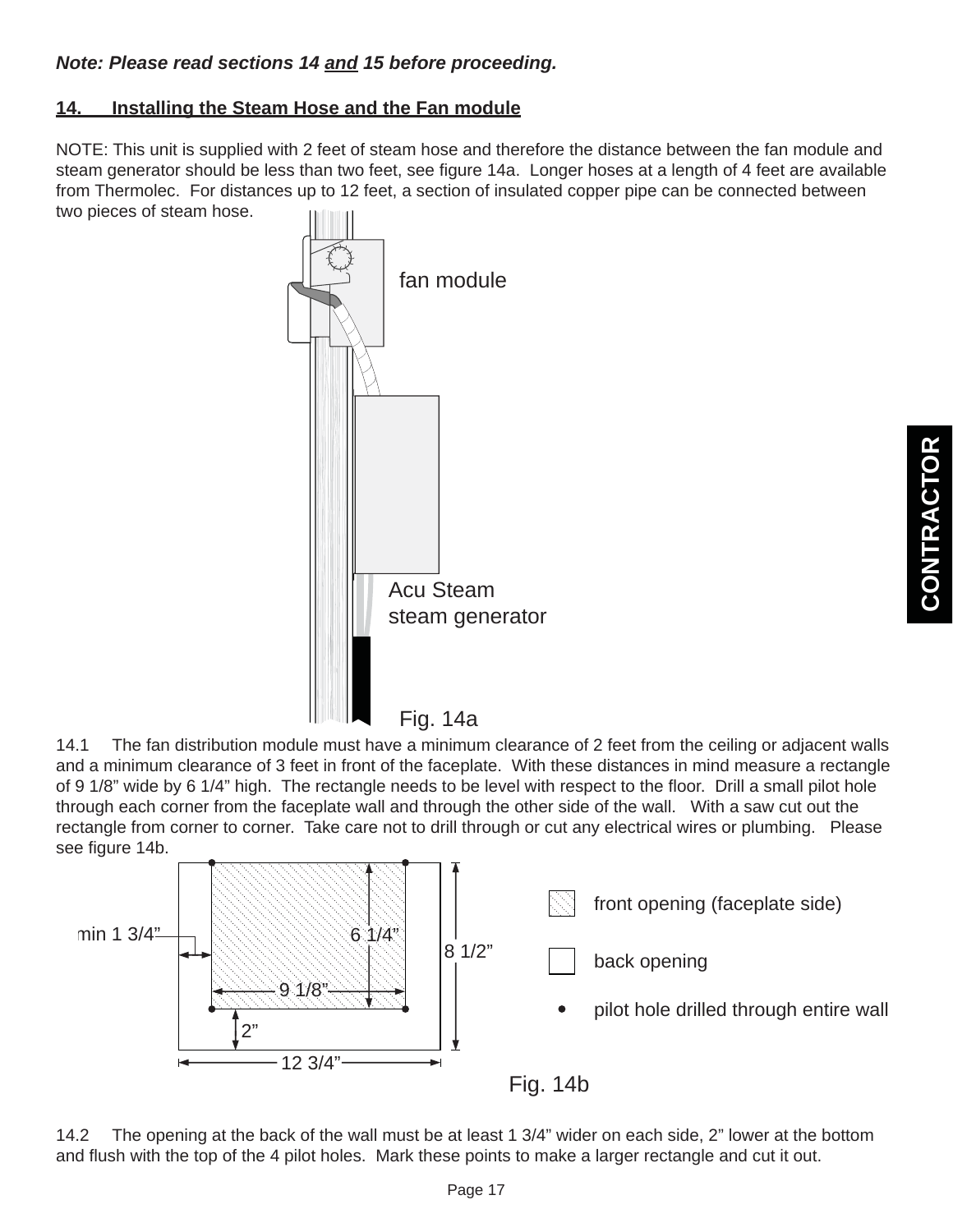14.3 Attached the mounting flanges to the fan module with the screws provided but do not tighten the screws so that the flanges are able to slide along the slots. Slide the fan module into the wall until the front edge is flush with the wall, figure 14c. Tighten the screws holding the tabs so that the front remains flush with the wall. Level the unit and screw the flanges to the wall.



**CONTRACTOR CONTRACTOR**

14.4 Push the faceplate on the front until is snaps into place. Check to be sure that the faceplate completely covers the opening in the wall.

Once the steam generator is installed, connect the steam hose between the difuser in the fan module and the tank in the steam generator with the clamps provided and wire the fan module according to the wiring diagram near the end of this booklet.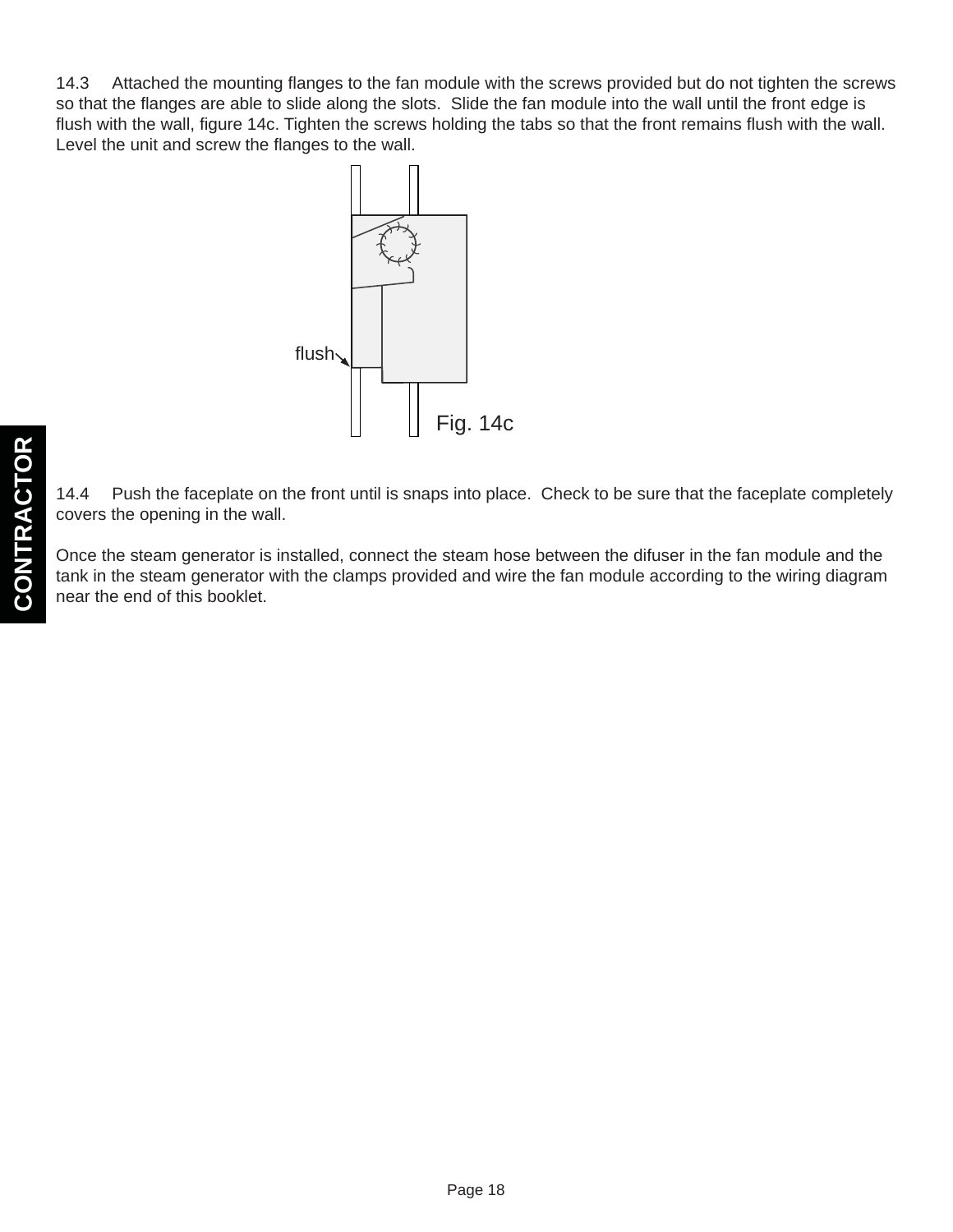#### **15.** Installing the Humidifier

For ease of service, keep a minimum space of 24" in front of the unit.

15.1 Remove the cover by turning the two 1/4 turn screws to the left and pull the cover towards you.

15.2 Remove the white wire connected on the water pan at the bottom of the unit. This is the overflow sensor.

15.3 Remove the water pan by lifting the front off its holding screw and pull towards you. Do not remove those screws from the humidifier middle wall.

15.4 The humidifier must be installed on a vertical surface. Because of the length of the steam hose supplied, select the location of the unit as **close as possible** within a maximum of 4 feet of the diffuser. Please see Fig. 15.a for necessary clearances around the humidifier.



15.5 A rigid drain pipe has to be installed under the unit and connected to the main house drain. We recommend a 1" minimum I.D. tube or standard 1-1/2" I.D. ABS plumbing tube to do the installation. Please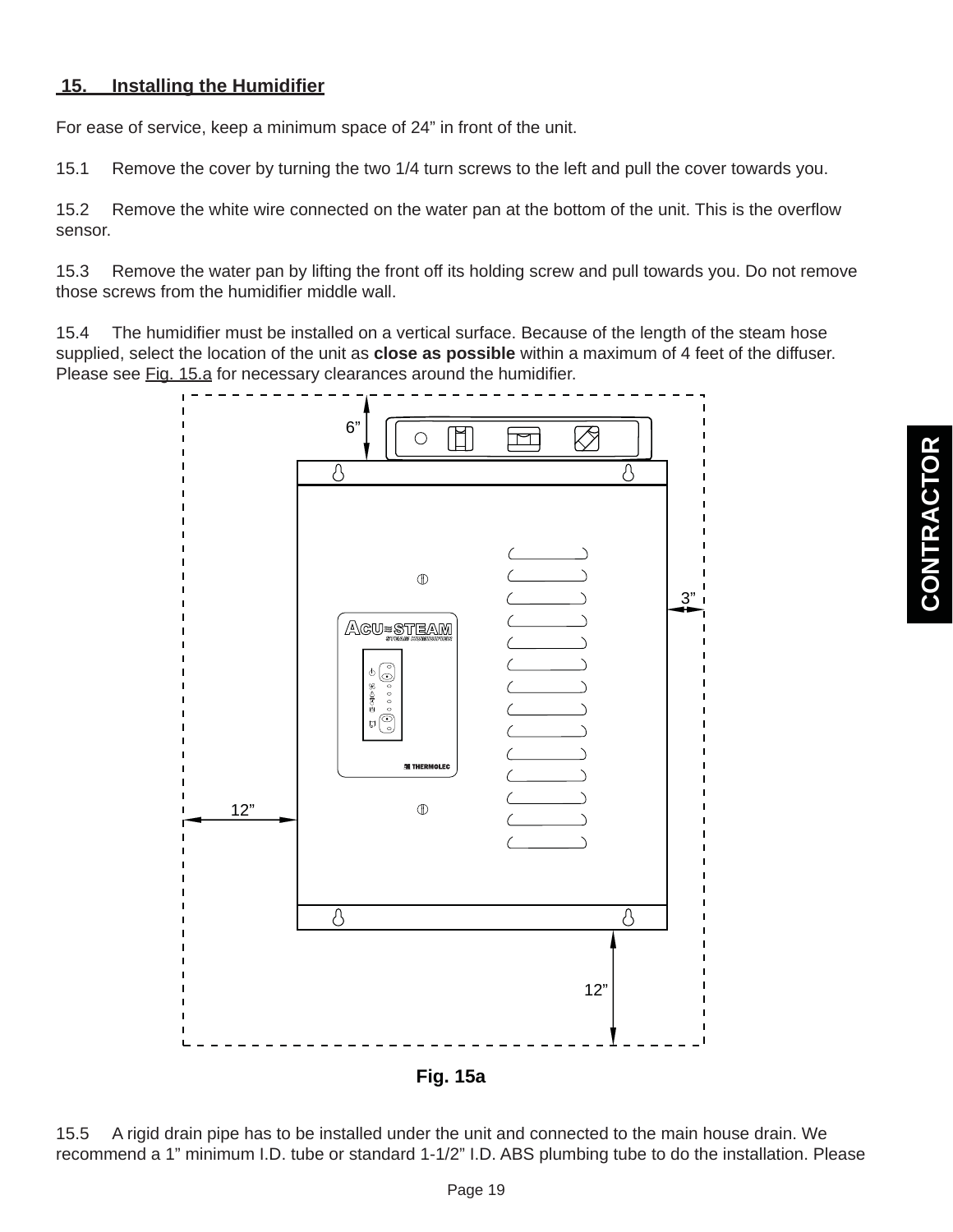also install a siphon (P-trap) with a drain cap.

The two flexible tubes coming from the humidifier and which will be inserted in the rigid pipe, require a minimum free vertical length of 18". It is very important to leave an air gap between the rigid pipe and the tubes to allow the siphon to function properly. The flexible tubes cannot touch any water contained in the drain pipe. Please see Fig. 15b.



15.6 Since the unit is equipped with water level sensors, it is important to install it level from left to right and from back to front.

15.7 Draw a level horizontal line on the wall and install two screws (# 8 minimum ) spaced at 11-5/8" from each other to hook the humidifier on the wall, then install two screws at the bottom of the unit and tighten them partially.

15.8 Level the unit and tighten the four screws firmly.

#### **REMINDER** :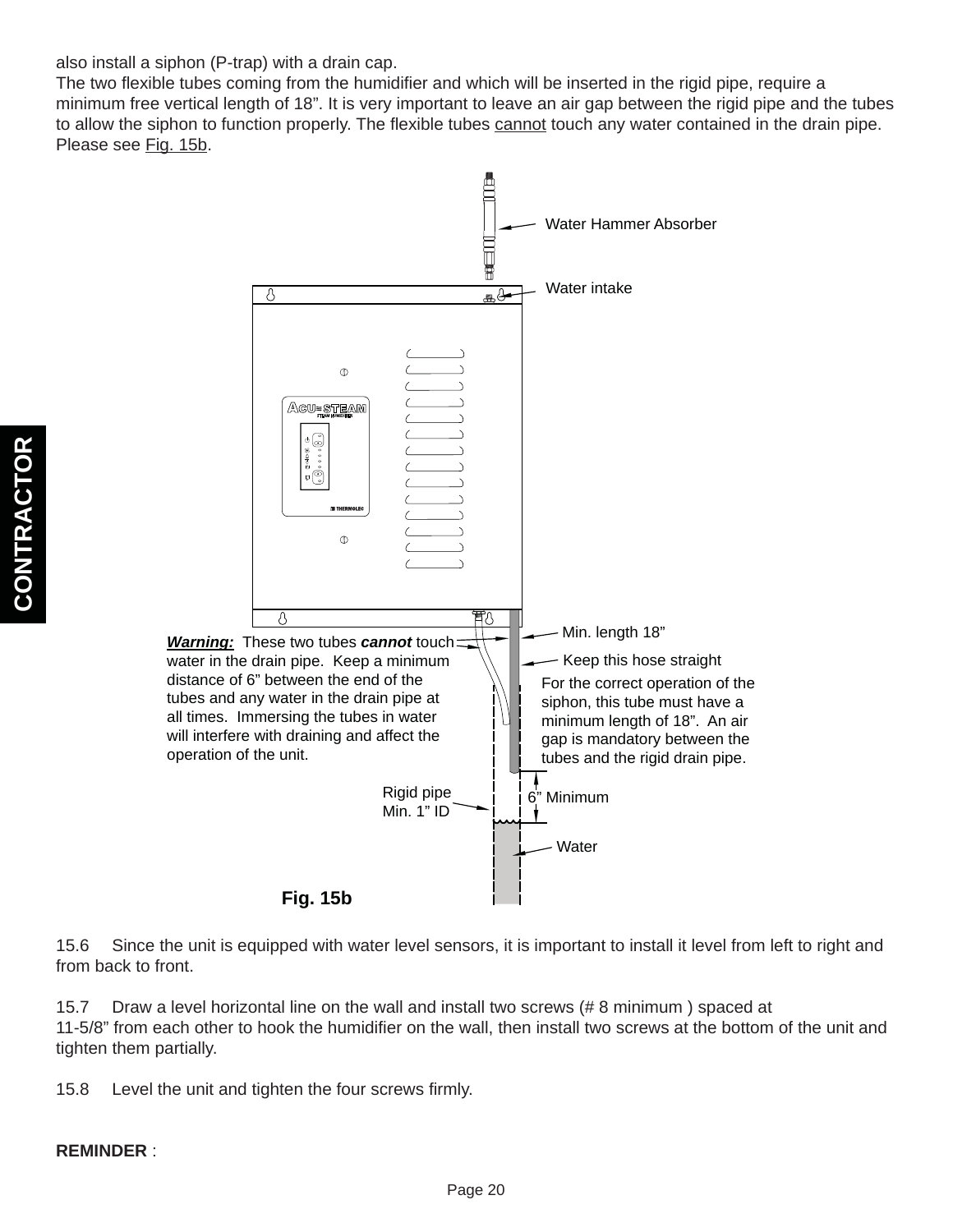• Never install the humidifier directly on the furnace body as this could void your furnace warranty.

#### **16. Installing the Water Supply**

Important Notes :

Turn off the main water supply before beginning.

• The supply valve (not supplied) must be attached to a **cold** water pipe only, close to the humidifier. Since the unit is draining hot water, **cold** water is added to reduce the temperature before sending the water to the drain. We recommend installing a quarter of a turn shut off valve (not supplied) near the unit.

• In case of well water or other water containing particles, we also recommend installing a little strainer in the water line to protect the solenoid valve.

16.1 The water intake fitting on the top of the humidifier must be wrapped with teflon tape. Screw the water hammer absorber (piece of red rubber hose with two brass fittings) onto the water intake on the top of the humidifier without stripping. Please see Fig. 16a. Also use the same double wrench method for tightening.



16.2 At the other end of the water hammer absorber, connect the water supply tube, using the same type of fitting used on the water supply valve. Tighten the compression nut, without stripping, with two wrenches, one to hold the water hammer end, and one to turn the compression nut. Please see Fig. 16b.

NOTE : The brass sleeve supplied in kit #10S is to be used only if the plastic supply tube is replaced by a copper tube. Either system works with this humidifier, but only plastic tubing is supplied.



Keep the supply valve closed for now, you will open it during the start-up procedure.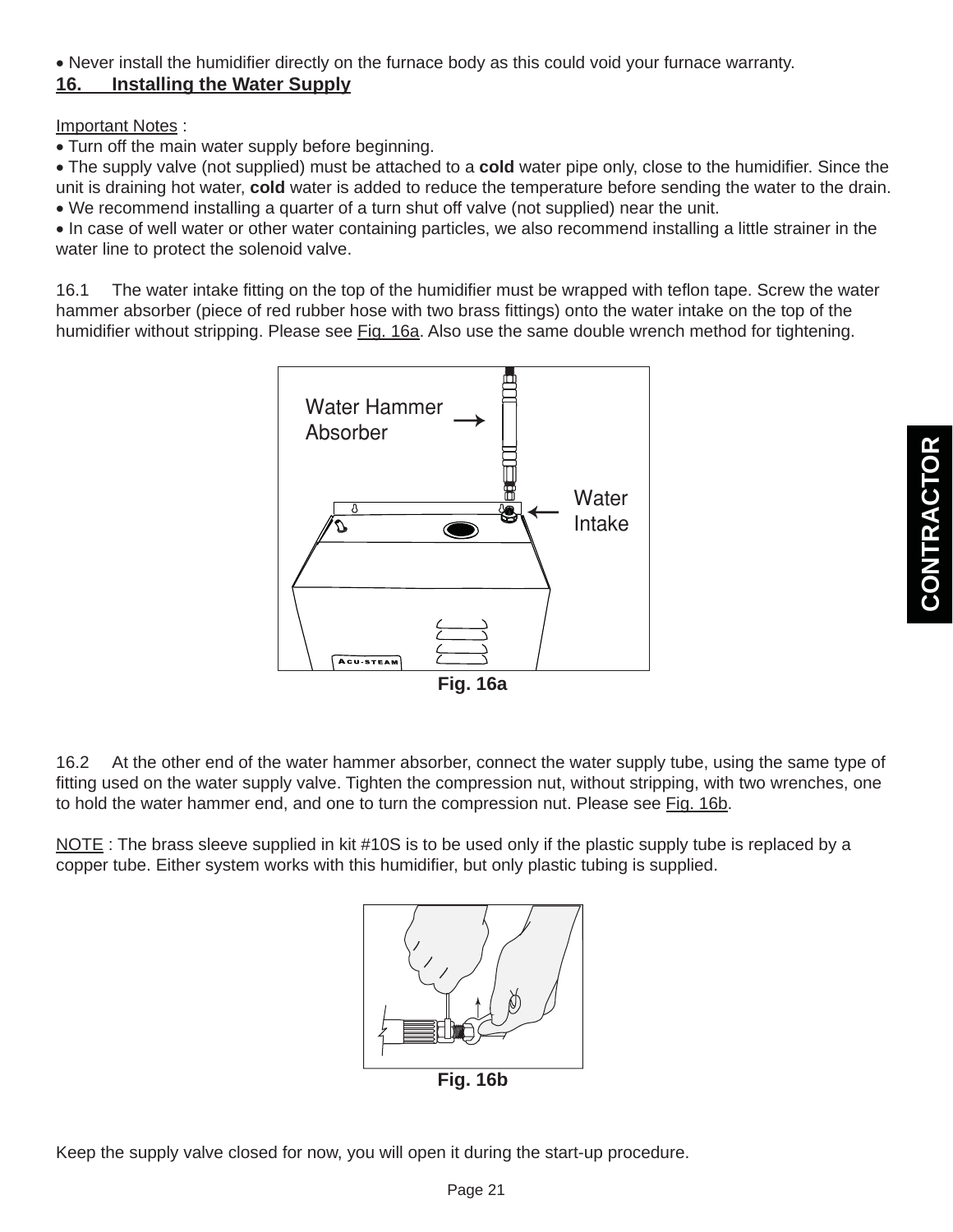#### **18. Making Electrical Connections**

NOTE : All internal wiring is done at the factory. All external wiring shall be done by a qualified electrician and must conform to procedures, regulations and local codes.

18.1 A dedicated breaker in the main panel (or fused disconnect) must be installed.

18.2 The voltage of the available power supply must be the same as the one required by the humidifier.

18.3 Ensure that the wire size and protection equipment conform to the sizes required by the Electrical Code.

18.4 Wire according to the wiring diagram supplied in the cover of the unit.

18.5 Adjusting the DIP switches, located on the lower right corner of the circuit board, will change how the humidifier handles automatic tank flushes. The humidifier will completely drain and refill with fresh water after a predetermined number of "refill cycles". Every time the unit replenishes the tank while producing steam is counted as one cycle. The table below shows how to set the DIP switches in order to make the unit flush the tank at different intervals. Every 30 cycles equals approximately 5 hours of operation.

NOTE: Cycles are cumulative across humidistat cycles. This means that if the humidistat satisfies when the counter is at 15 cycles, the count will resume from 15 upon a new call for humidity. After the number of cycles, as set by the DIP switches, the tank will drain and refill. If there is no call for humidity for 7 consecutive days, the tank will be drained and wait for future demand from the humidistat.

| Switch numbers on top of DIP-switch (not the numbers below the DIP switch) |      |            |                          |
|----------------------------------------------------------------------------|------|------------|--------------------------|
|                                                                            |      |            | Cycles Before Tank Flush |
| OFF                                                                        | OFF  | <b>OFF</b> | 180                      |
| OΝ                                                                         | OFF. | OFF        | 120                      |
| OFF                                                                        | OΝ   | OFF        | 60                       |
| 7FF                                                                        | 7FF  | OΝ         | 30 (DEFAULT)             |

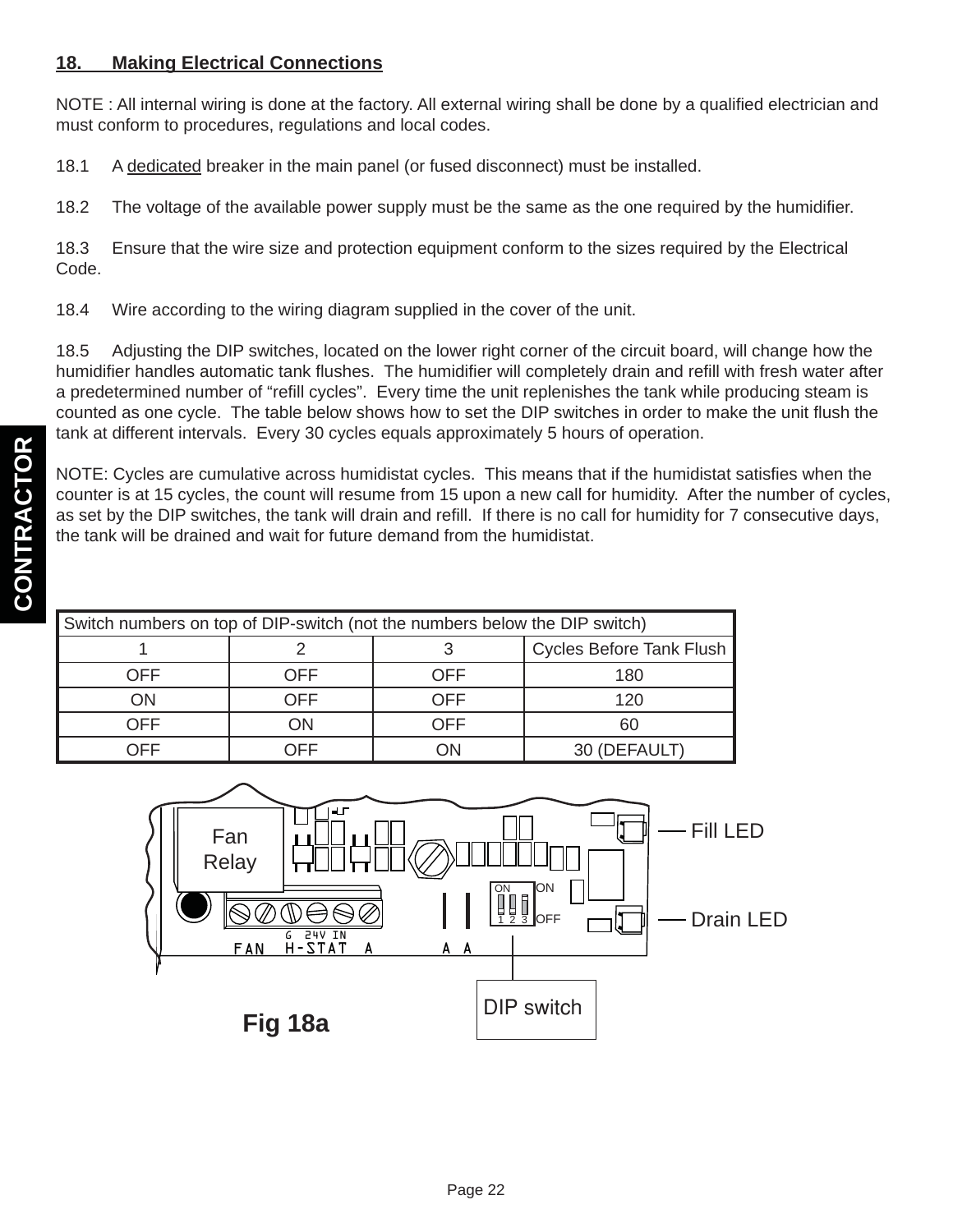#### **19. Installing and Connecting the Humidistat**

19.1 See wiring diagrams in section 21 for proper connection. If you are using an ACU-STEAM electronic humidistat with outdoor sensor please refer to the instructions included with the humidistat. If you decide to use a standard mechanical humidistat, connect the mechanical humidistat between the terminals marked GND (ground) & IN (input) on the humidifier electronic board.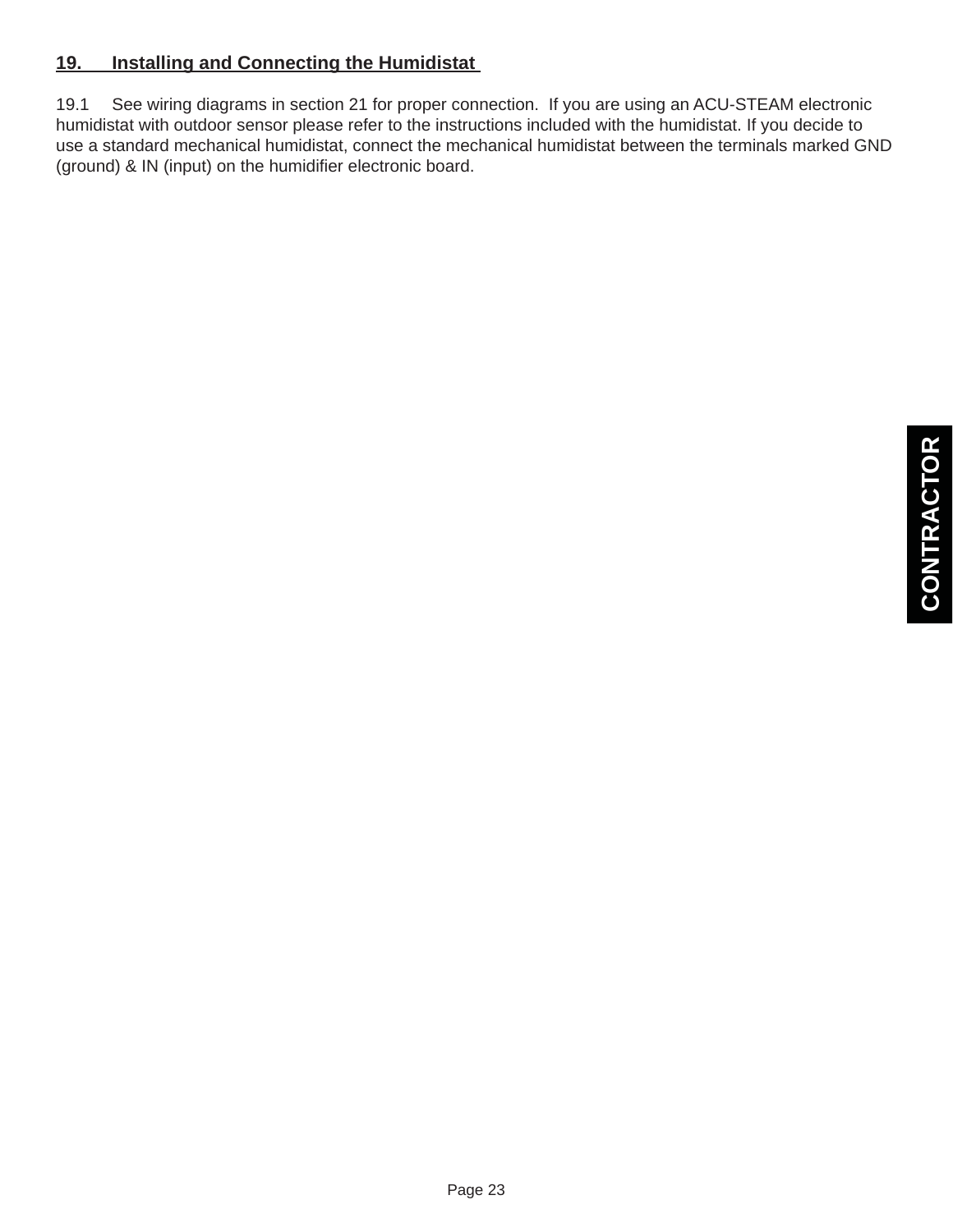#### **20. Start-up and Test Procedure**

20.1 Take the 5/16 dia. plastic tube previously uncoiled and push one end on the connector located at the bottom of the overflow pan. Please see Fig. 20a and Fig. 20b.



20.2 Install the overflow pan under the tank by sliding it on its holding screws. You don't have to tighten the screws.

20.3 Reconnect the white wire for the overflow sensor on the water pan.

20.4 Cut the two drain tubes and insert them in the rigid pipe. Note that the main silicon **drain tube must have a minimum length of 24" below the bottom of the unit** to allow the siphon to work properly. It is important to leave an air gap between the soft tubes and the rigid pipe.

20.5 Turn the handle of the water supply valve (fully counter-clockwise) to bring water to the humidifier and let the water pressure enter the system.

20.6 Follow the water supply path completely and carefully check for leaks at the fittings.

20.7 Turn the breaker "ON" to supply power to the humidifier. The green light comes ON to confirm that the unit is ready to work.

20.8 Test of the On/Standby button. Press the white button once. The green light goes OFF then flashes, indicating that the unit is in standby mode but still powered. Press the white button again and keep it depressed for 3 seconds to power the humidifier. The green light will come ON, confirming that the unit is ready to work.

20.9 Turn the humidistat clockwise past the middle of the scale to create a demand for humidity.

20.10 The tank fills to the proper water level.

20.11 The fan control starts the fan to move the air as the humidifier starts boiling water and produces steam. If the fan cannot start, the humidifier suspends the ongoing operation. If the air pressure is insufficient, the unit will stop by itself. Please note that it may take a few minutes to bring the water to a boil. The steam exits the water tank through the steam outlet and steam hose.

20.12 The steam moves through the hose to the diffuser and is distributed by the fan.

20.13 As water evaporates in the tank, the electric valve opens as needed to maintain the proper water level.

20.14 When the humidity reaches the desired level the humidifier stops producing steam and automatically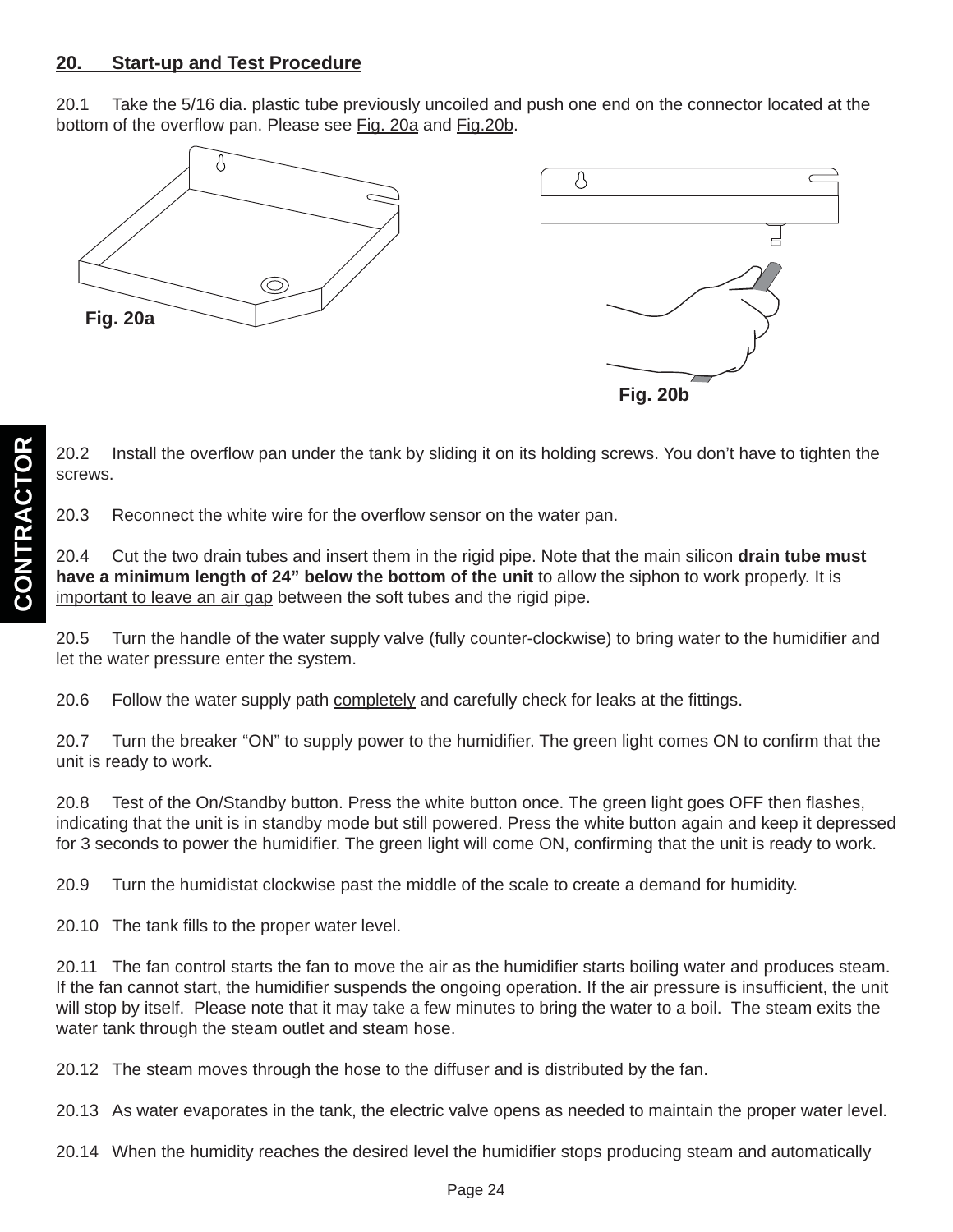drains. In order to eliminate the residues and keep the tank as clean as possible, the humidifier also drains after a certain number of boiling – refill cycles. If there is still a demand from the humidistat after draining, the tank refills and starts to produce steam again.

20.15 When the humidistat is satisfied, the fan continues to run for a short period of time in order to eliminate the steam from the ducts.

20.16 When everything is working fine, put the cover on the unit and attach it by turning the 1/4 turn latch to the right.

# 20.17 **Please don't forget to leave this instruction manual with the customer**.



20.18 Sequence of Operation.

\* The unit will repeat this cycle until the humidistat is satisfied or the selected number of cycles is reached before going to the draining cycle. If there is no more demand for humidity, the unit will automatically go on Stand By mode until the next demand. If there is no demand for 7 days, the unit will flush and drain the tank.

#### NOTE:

The Acu-Steam board has a memory that remembers the last sequence of operation when the power is turned off, hence the unit might start at step 2 or 3 when you put the power back on. Also, timings may slightly vary depending on the capacity of the unit (1.5 kW, 3 kW or 4 kW), the pressure of the water inlet and the quality of the water.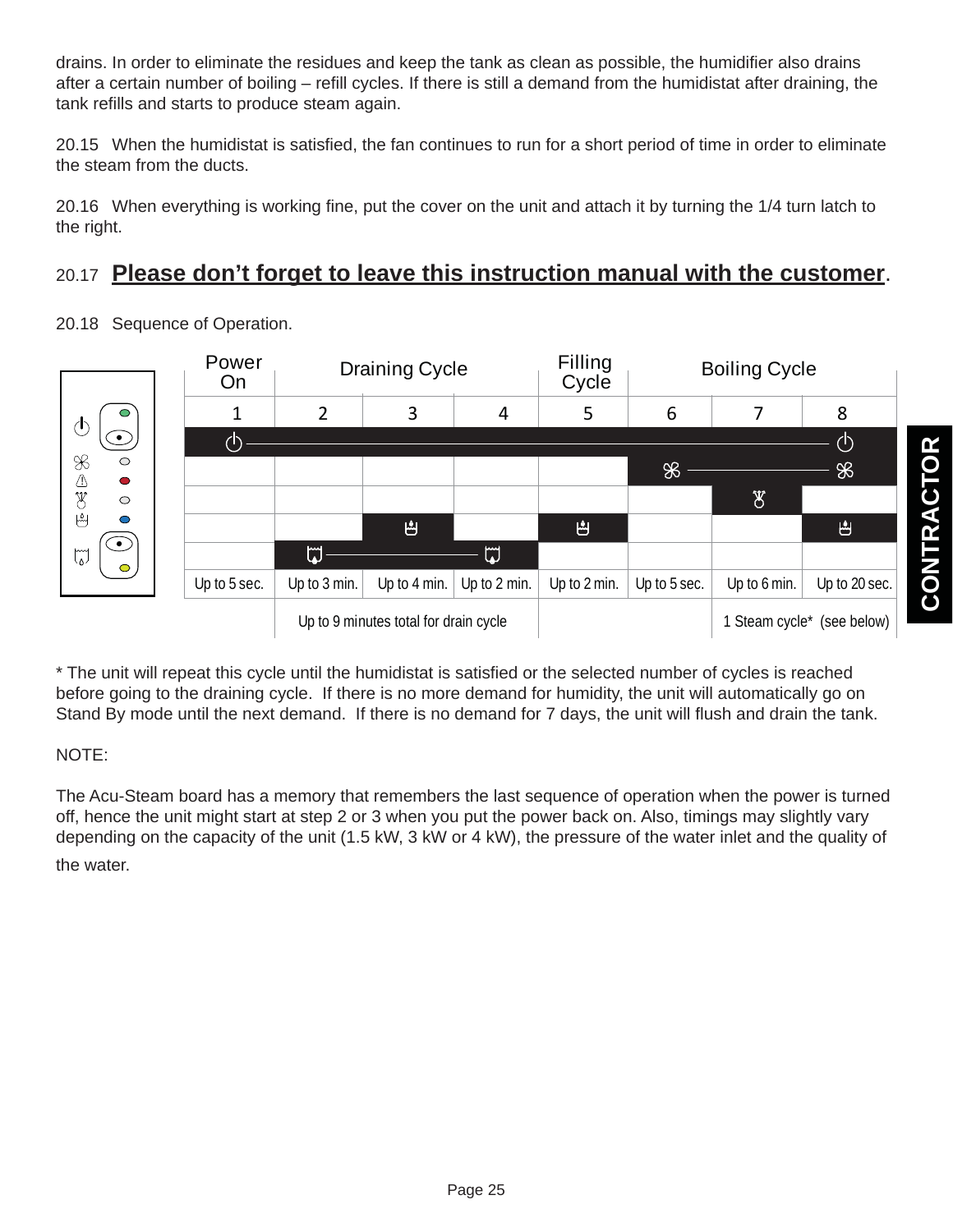# CONTRACTOR **CONTRACTOR**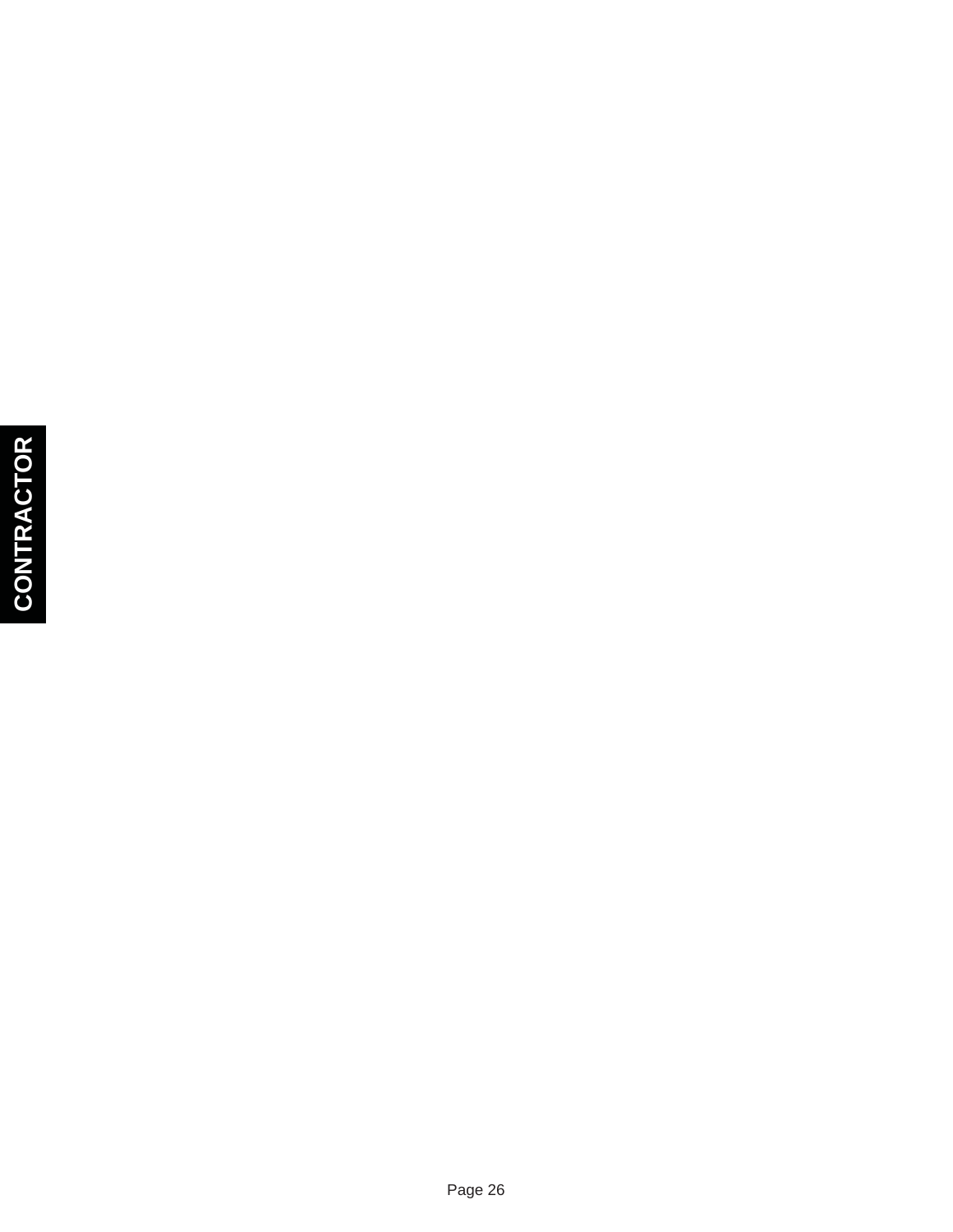

**CONTRACTOR**

**CONTRACTOR**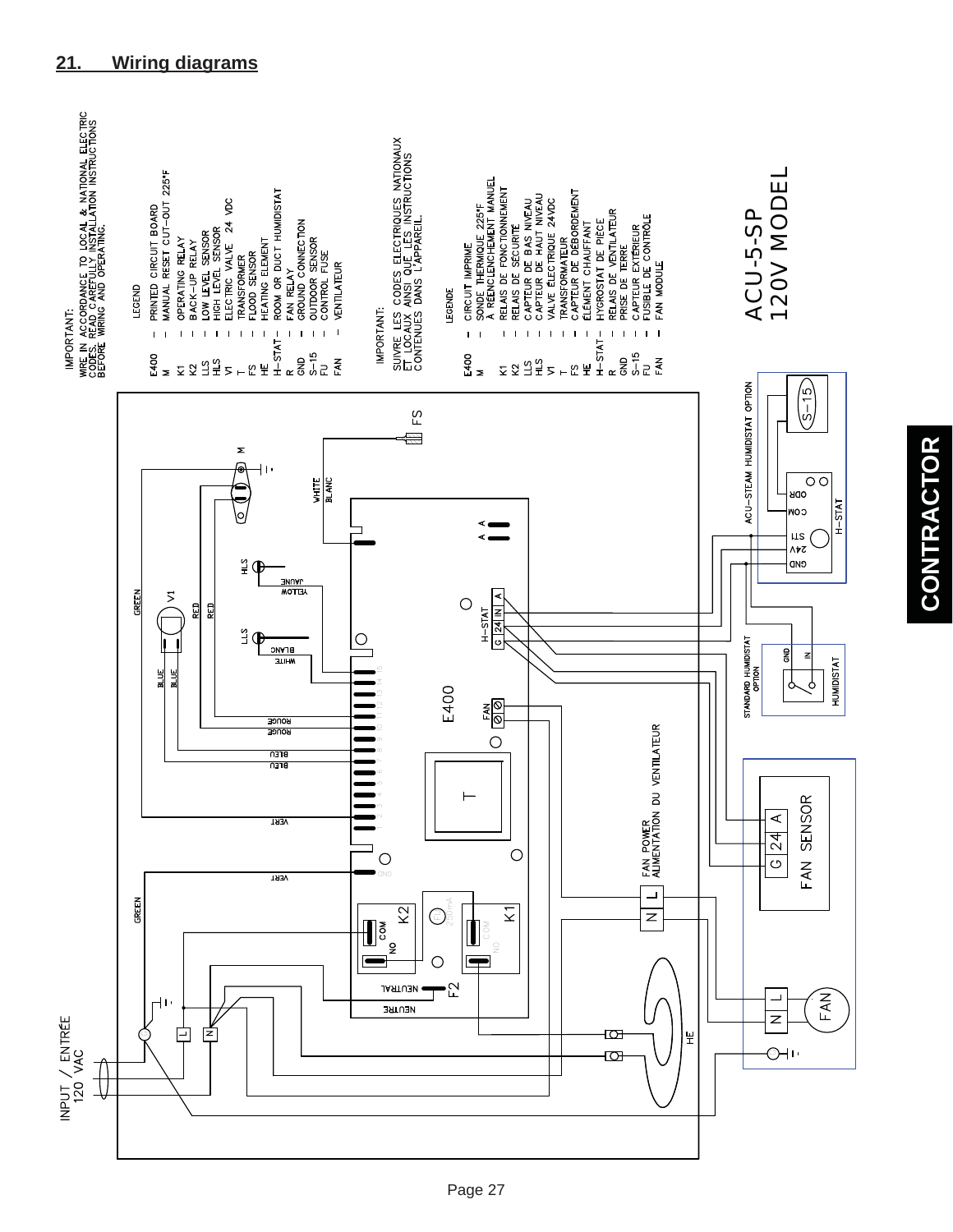# CONTRACTOR **CONTRACTOR**